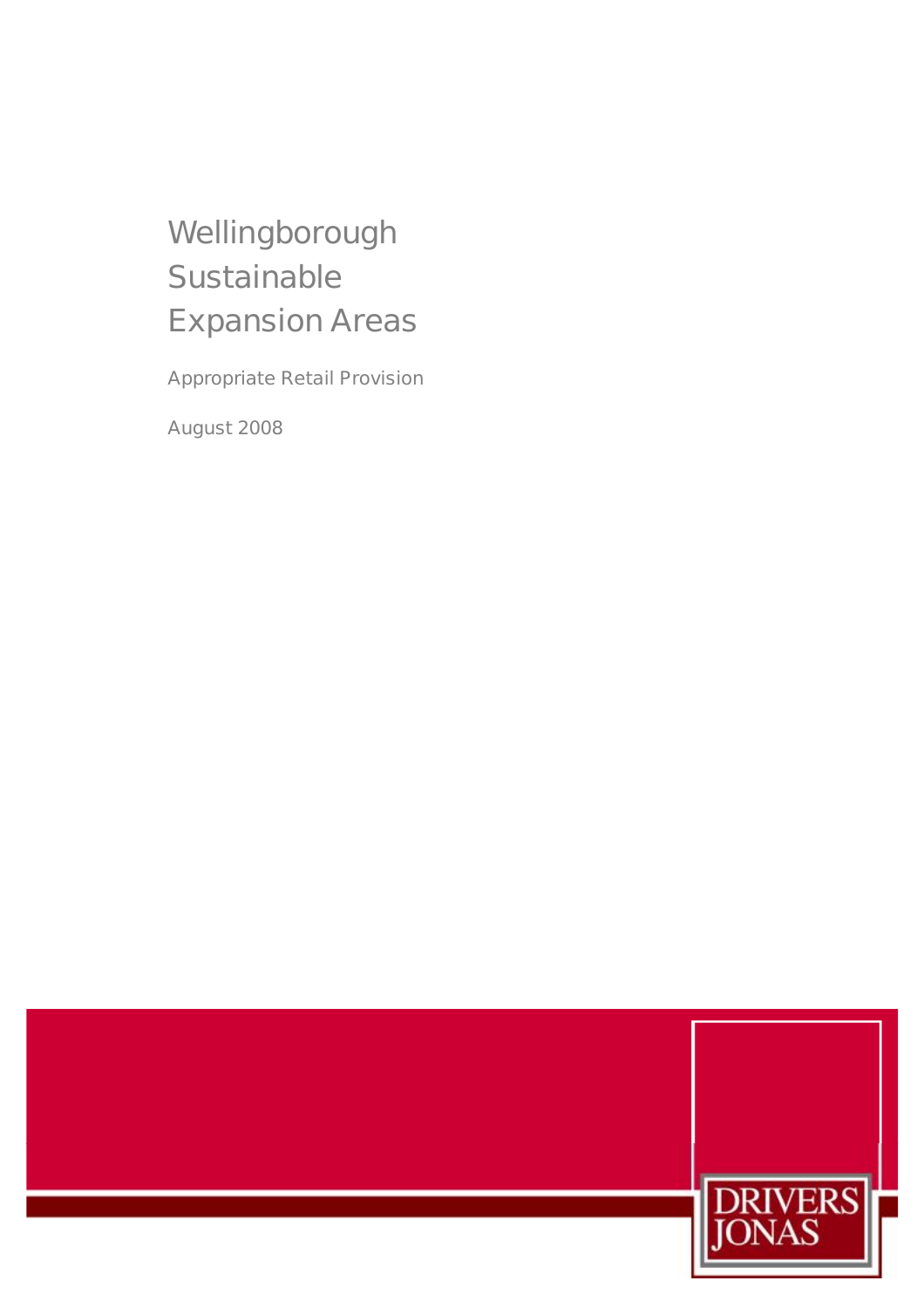# Wellingborough Sustainable Expansion Areas

# Appropriate Retail Provision

| 1. | <b>Introduction</b>                                                                               | 1                       |
|----|---------------------------------------------------------------------------------------------------|-------------------------|
| 2. | <b>Planning Policy Framework</b>                                                                  | $\overline{\mathbf{2}}$ |
|    | Sub-regional Spatial Strategy                                                                     | $\overline{2}$          |
|    | Milton Keynes & South Midlands Sub-Regional Strategy                                              | 2                       |
|    | <b>Local Planning Policies</b>                                                                    | 3                       |
|    | Wellingborough Local Plan                                                                         | 3                       |
|    | North Northamptonshire Joint Core Spatial Strategy                                                | 4                       |
|    | Wellingborough Site Specific Proposals DPD                                                        | 5                       |
| 3. | <b>Relevant Studies</b>                                                                           | $\overline{7}$          |
|    | North Northamptonshire Town Centre Studies, Roger Tym & Partners 7<br>Convenience Goods Potential | 7                       |
| 4. | <b>Wellingborough Retail Structure</b>                                                            | 9                       |
|    | Wellingborough Town Centre                                                                        | 9                       |
|    | <b>Local Centres</b>                                                                              | 9                       |
|    | Large Foodstores                                                                                  | 10                      |
|    | <b>Retail Warehouses</b>                                                                          | 10                      |
| 5. | <b>Retail Market Trends</b>                                                                       | 11                      |
|    | <b>Shopping Parades</b>                                                                           | 11                      |
|    | Large Foodstores                                                                                  | 11                      |
|    | <b>Discount Foodstores</b>                                                                        | 11<br>11                |
|    | Neighbourhood Retailing<br>Pharmacies                                                             | 12                      |
| 6. | <b>Quantitative Need Assessment</b>                                                               | 14                      |
|    | Methodology                                                                                       | 14                      |
|    | Residents' Retail Expenditure per head                                                            | 14                      |
|    | Forecasts of Expansion Area Available Retail Expenditure                                          | 15                      |
|    | Retention of Residents' Expenditure Locally                                                       | 16                      |
|    | Wellingborough East                                                                               | 17                      |
|    | Location and Setting                                                                              | 17                      |
|    | Commitments, Proposals and Phasing                                                                | 17                      |
|    | Minimum Floorspace Requirements                                                                   | 17                      |
|    | Wellingborough North                                                                              | 18                      |
|    | <b>Location and Setting</b>                                                                       | 18                      |
|    | <b>Commitments and Proposals</b>                                                                  | 19                      |
|    | Minimum Floorspace Requirements                                                                   | 19                      |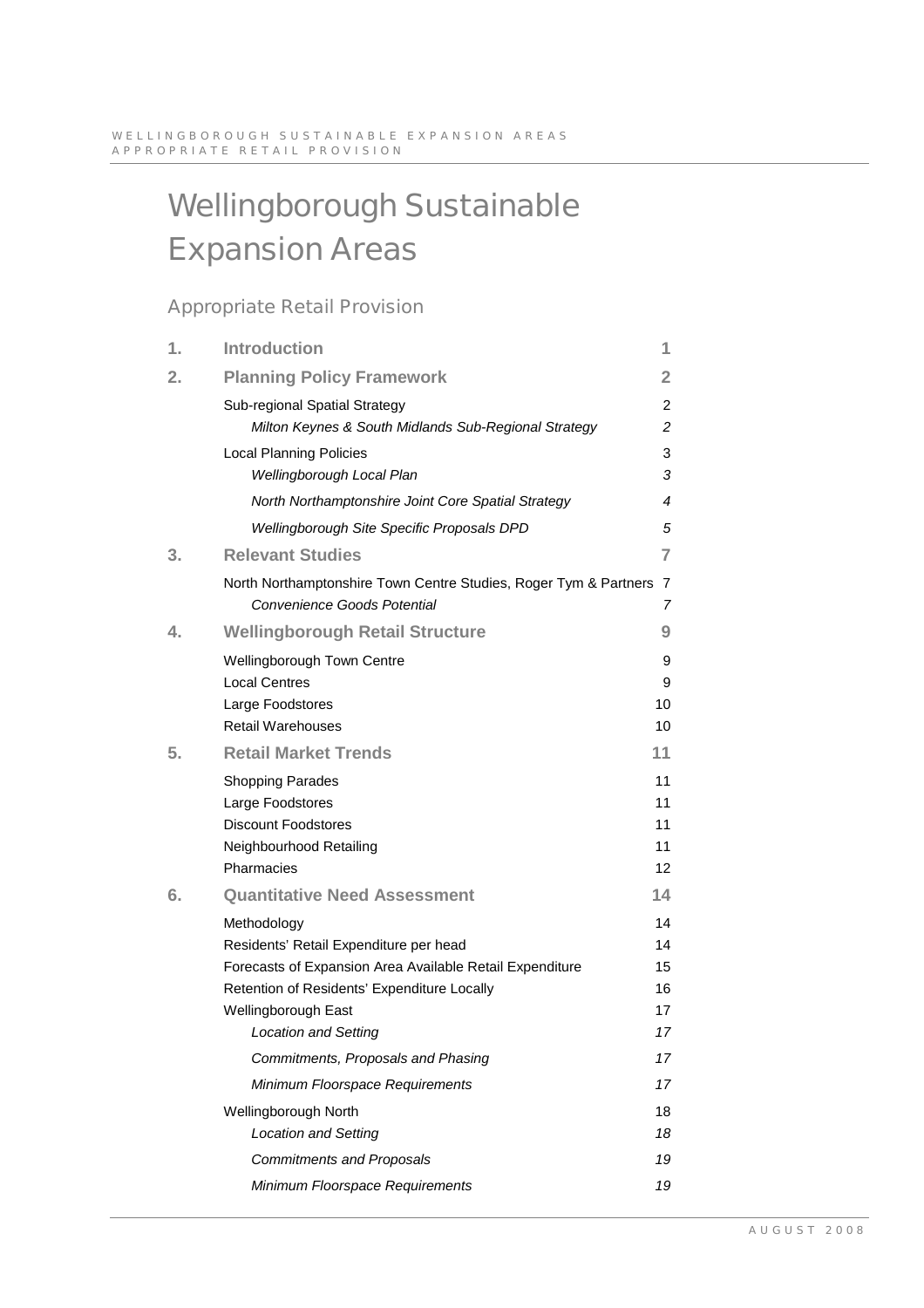| Interpretation of Floorspace Requirement Forecasts | 19 |
|----------------------------------------------------|----|
| <b>Findings and Recommendations</b>                | 21 |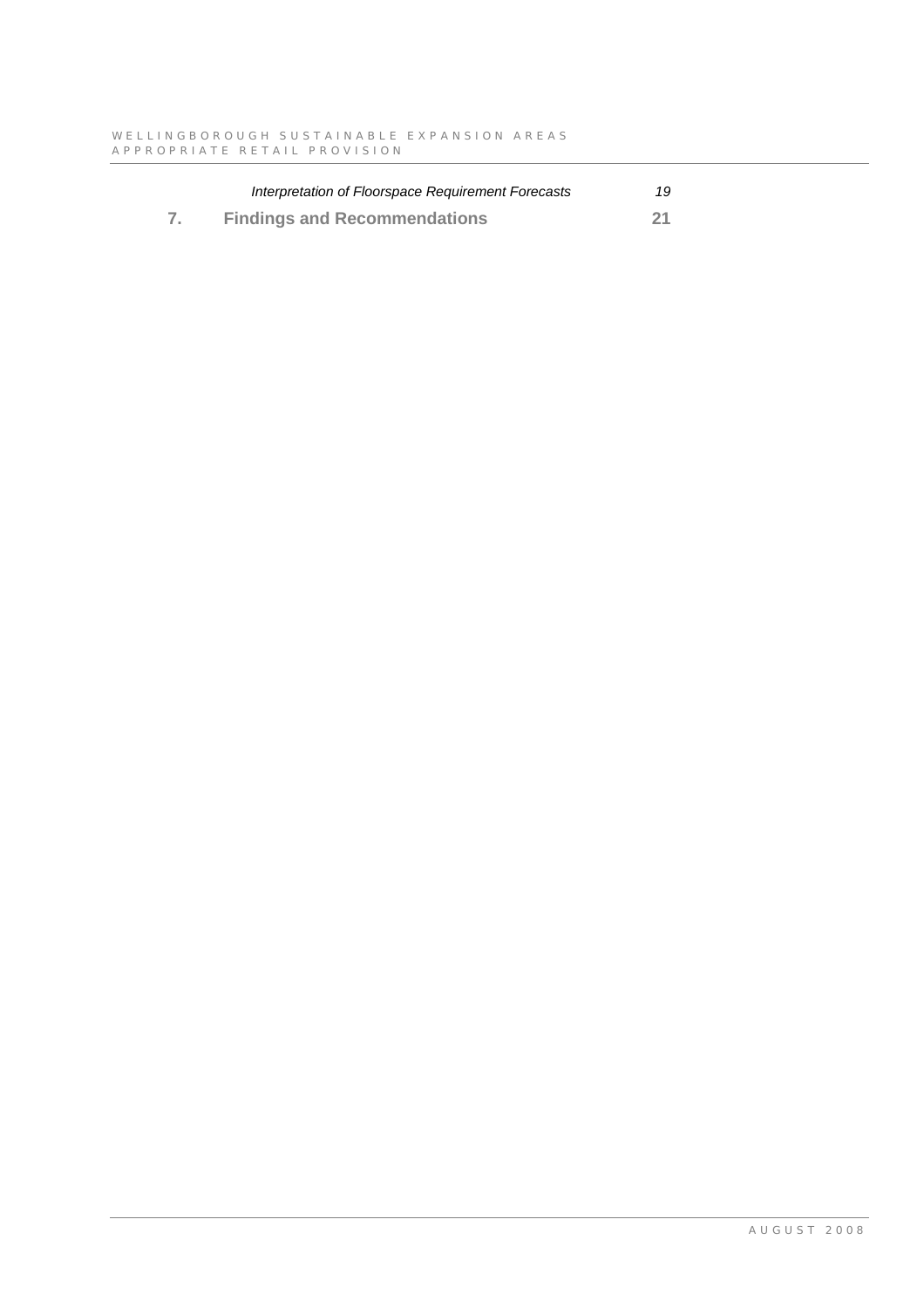

# 1. Introduction

1.1 This report responds to the Consultants Brief from Wellingborough Council dated 14 March 2008. The Consultants are asked to:

*"Prepare an assessment of the scale & type of retail provision which should be provided in the Sustainable Urban Extensions (SUEs) identified for Wellingborough in the CSS."*

- 1.2 The Brief goes on to require the following. Regard should be had to national policy, the emerging Regional Spatial Strategy (RSS) to 2026; the policies of the CSS and its evidence base, and; the provisions of the emerging Wellingborough DPDs (Town Centre Area Action Plan & Site Specific DPD). Regard should also be had to the existing pattern of retailing within the Borough and current development prospects and proposals.
- 1.3 The focus of the Study should be for the period to 2021, but in view of the need for masterplans to take account of longer term growth, some guidance in relation to the period 2021 to 2031 is also required.
- 1.4 The findings of the Study are to be used to provide an evidence base for the Site Specific DPD covering retail provision in the SUEs, and will be used to support ongoing discussions with developers and the preparation of masterplans within the SUEs.
- 1.5 This report covers the following:

Section 2 – an appraisal of the planning policy framework that is relevant to the consideration of retail provision within the SUEs;

Section 3 – a review of relevant Studies providing information / guidance on retail provision within the SUEs;

Section 4 – a review of Wellingborough's existing retail structure;

Section 5 – a review of relevant retail market trends;

Section 6 – an assessment of the quantitative need for retail floorspace within the expansion areas.

1.6 Finally Section 7 sets out our finding and recommendations.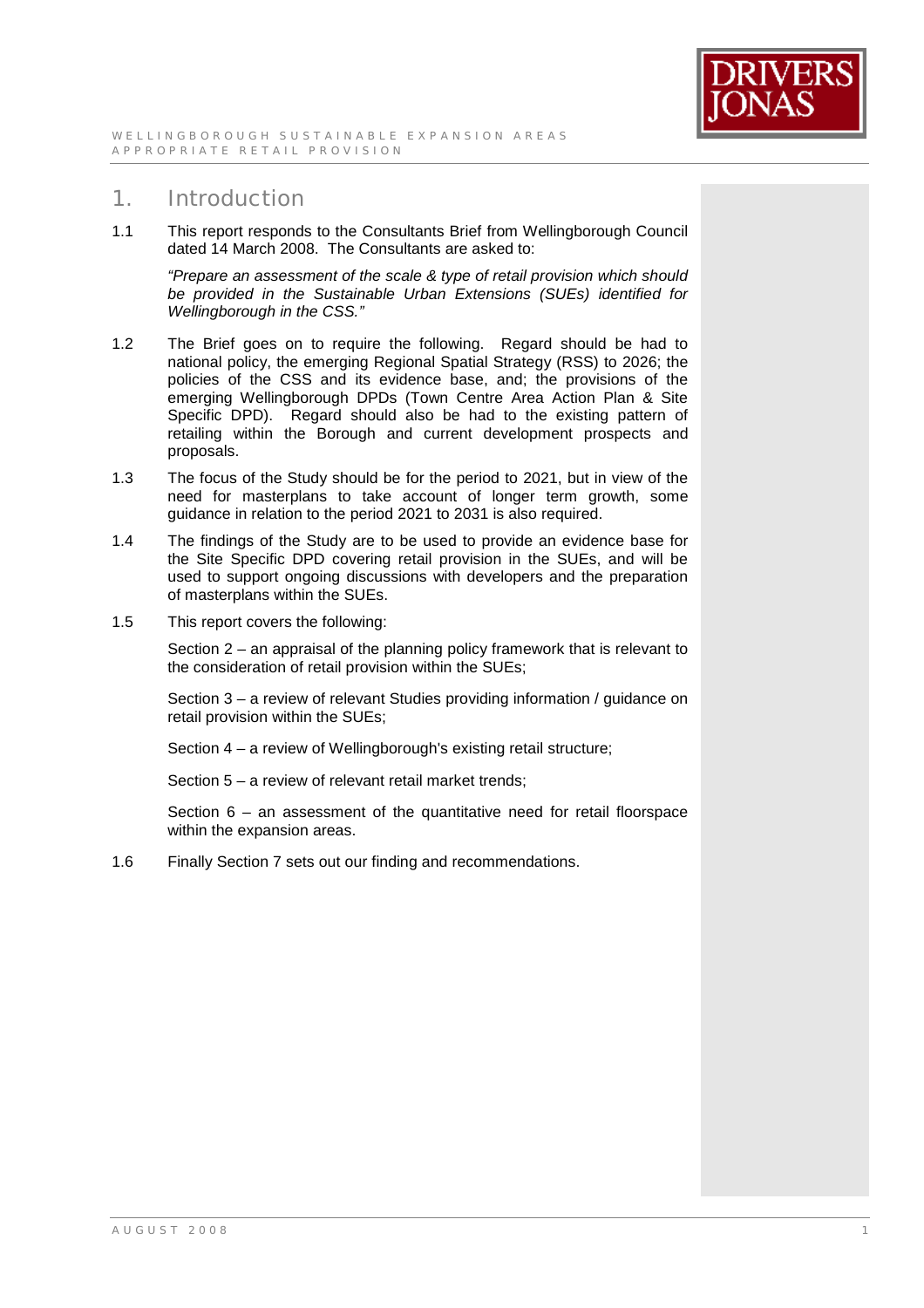

# 2. Planning Policy Framework

2.1 The Development Plan for Wellingborough consists of the Regional Spatial Strategy (RSS) Development Plan Documents (DPDs), which form part of the Local Development Framework (LDF), and retained or 'saved' policies in the County Structure Plan and Borough of Wellingborough Local Plan.

# Sub-regional Spatial Strategy

- 2.2 The sub-regional strategic planning framework is provided by the following documents:
	- Regional Spatial Strategy for the East Midlands (RSS8), March 2005;
	- Milton Keynes & South Midlands Sub-Regional Strategy, March 2005;
- 2.3 The Milton Keynes & South Midlands Sub-Regional Strategy is not separate strategic guidance. It represents amendments to RSS8 and other regional guidance. We therefore refer only to RSS guidance in the Milton Keynes & South Midlands Sub-Regional Strategy.

Milton Keynes & South Midlands Sub-Regional Strategy

- 2.4 Strategic Policy 1 of the Sub-Regional Strategy identifies Corby, Kettering and Wellingborough as locations for growth. 34,100 new homes are to be provided in the towns in the period 2001-2021. These are to be provided within the urban areas and in the form of sustainable urban extensions well served by public transport.
- 2.5 In the period to 2021-2031, provisional assumptions are made in respect of a further 28,000 new homes in the Corby, Kettering and Wellingborough area.
- 2.6 The Spatial Framework for the Northamptonshire area in Part B of the Guidance specifies housing targets for local authority areas. Policy 1 specifies a target for Wellingborough of 12,800 new homes in the period 2001-2021.
- 2.7 Policy 4 and paragraphs 122-123 provide guidance for Corby, Kettering and Wellingborough specifically. Paragraph 122 says:

*"The neighbouring towns of Corby, Kettering and Wellingborough have been identified as locations with the potential for an increased level of new growth. It is important that they grow in a complementary way, while retaining their separate identities. All three are important retail, business and community centres serving their own individual catchments. This role will continue but the three town centres will need to adapt to cater for increased population and to address regeneration needs."* 

- 2.8 The housing targets for the area, referred to above, are reiterated in Policy 4. In addition there is a requirement to bring forward proposals for *'sustainable urban extensions'*, and reference to *'the east, north and west of Wellingborough*'.
- 2.9 In respect of Central Areas the Policy 4 requires;

*"The existing role of Wellingborough should be strengthened through the continued provision of a diverse range of quality comparison shopping that meets the needs of both the town as a whole and its wider rural hinterland."*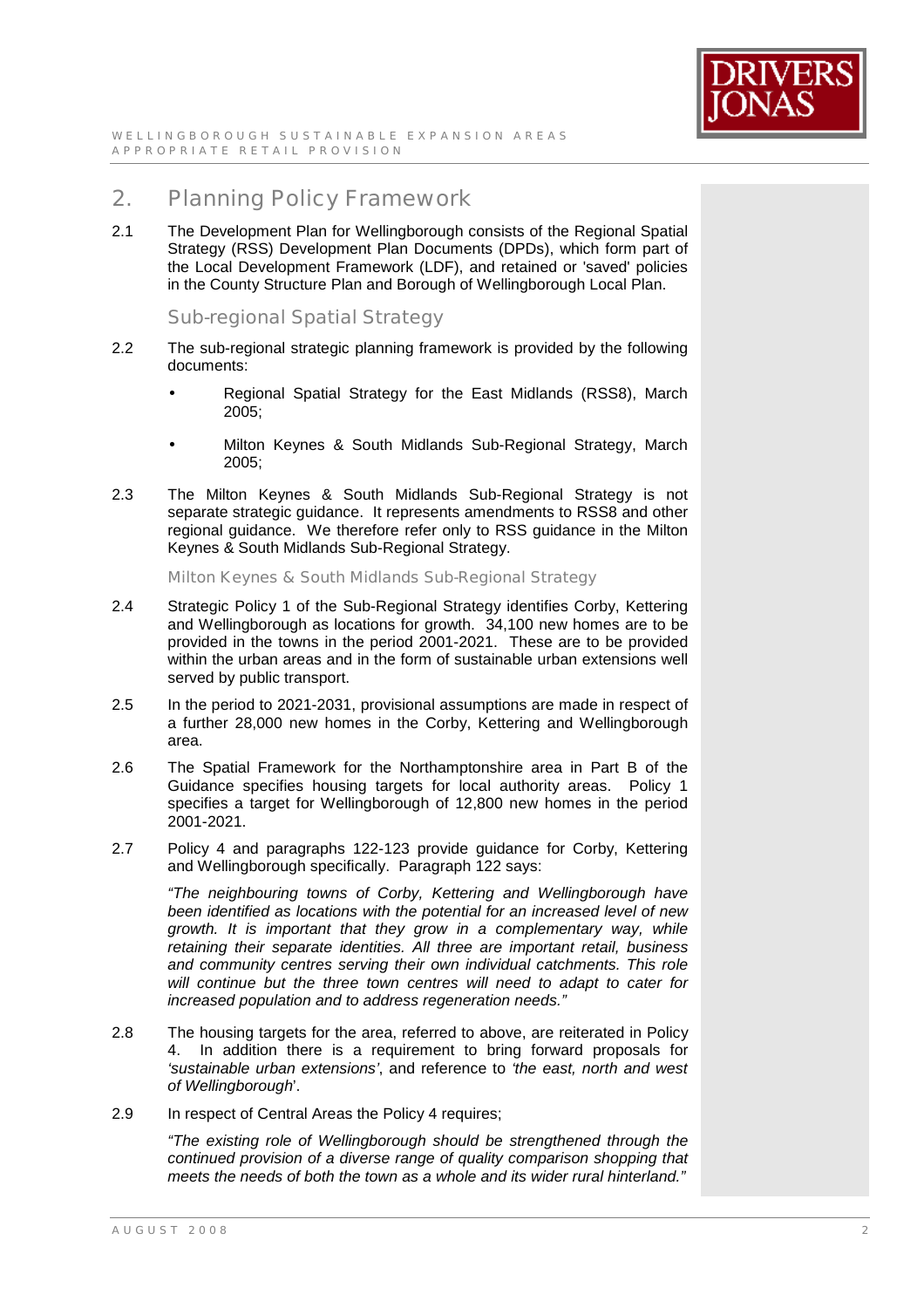# Local Planning Policies

2.10 Guidance for the Corby, Kettering and Wellingborough area is provided in the saved policies of the Wellingborough Local Plan and the North Northamptonshire Joint Core Spatial Strategy.

Wellingborough Local Plan

- 2.11 The saved policies of the Local Plan of most relevance are those relating to 'Shopping and other Retail Uses', and the Wellingborough East Strategic Development Area.
- 2.12 Policy S1 emphasises the key role that the town centre is to play as the focus for retail development in Wellingborough. It says:

*"Retail development will not be permitted if it will result in a significant adverse impact upon the vitality and viability of the town centre as a whole cumulative as well as individual impact will be taken into account."* 

- 2.13 Policy S2 places priority on new retail development being located in the Wellingborough Town Centre Core Area in accordance with the requirements of the sequential approach.
- 2.14 Policy S5 deals with local shops, saying:

*"Shopping development within residential areas of the town will only be permitted if it is:* 

- *(i) Small scale; and*
- *(ii) Located within a local centre, wherever possible, or within a group of shops."*
- 2.15 The former Policy 7 relating to 'Local Shopping in New Housing Areas' has not been saved.
- 2.16 The principal policy relating to the Wellingborough East Strategic Development Area is U14, which says:

*"Land is allocated at Wellingborough East, as defined on the proposals map, for mixed-use development including 2,875 dwellings, 110.8 hectares of employment land, 9 hectares of leisure uses, community and social facilities, and open space.* 

*Planning permissions will not be granted in advance of approval of supplementary planning guidance, showing the broad distribution of proposed uses for the allocated area, which the Council will adopt after public consultation. Proposals for individual sites should accord with the provisions of the Supplementary Planning Guidance, or subsequently agreed amendments, which will be based on the following key principles:* 

- *(i) Safe and convenient access links between all parts of the allocated area, the existing urban road system and the wider transport network, with highway improvements where necessary.*
- *(ii) Reduced dependency on the use of the private car and the promotion of public transport options and cycling and walking.*
- *(iii) The prevention of flood risks, by avoiding unnecessary building in floodplains and employing sustainable drainage systems, and achieving a reduction in flood risks where possible.*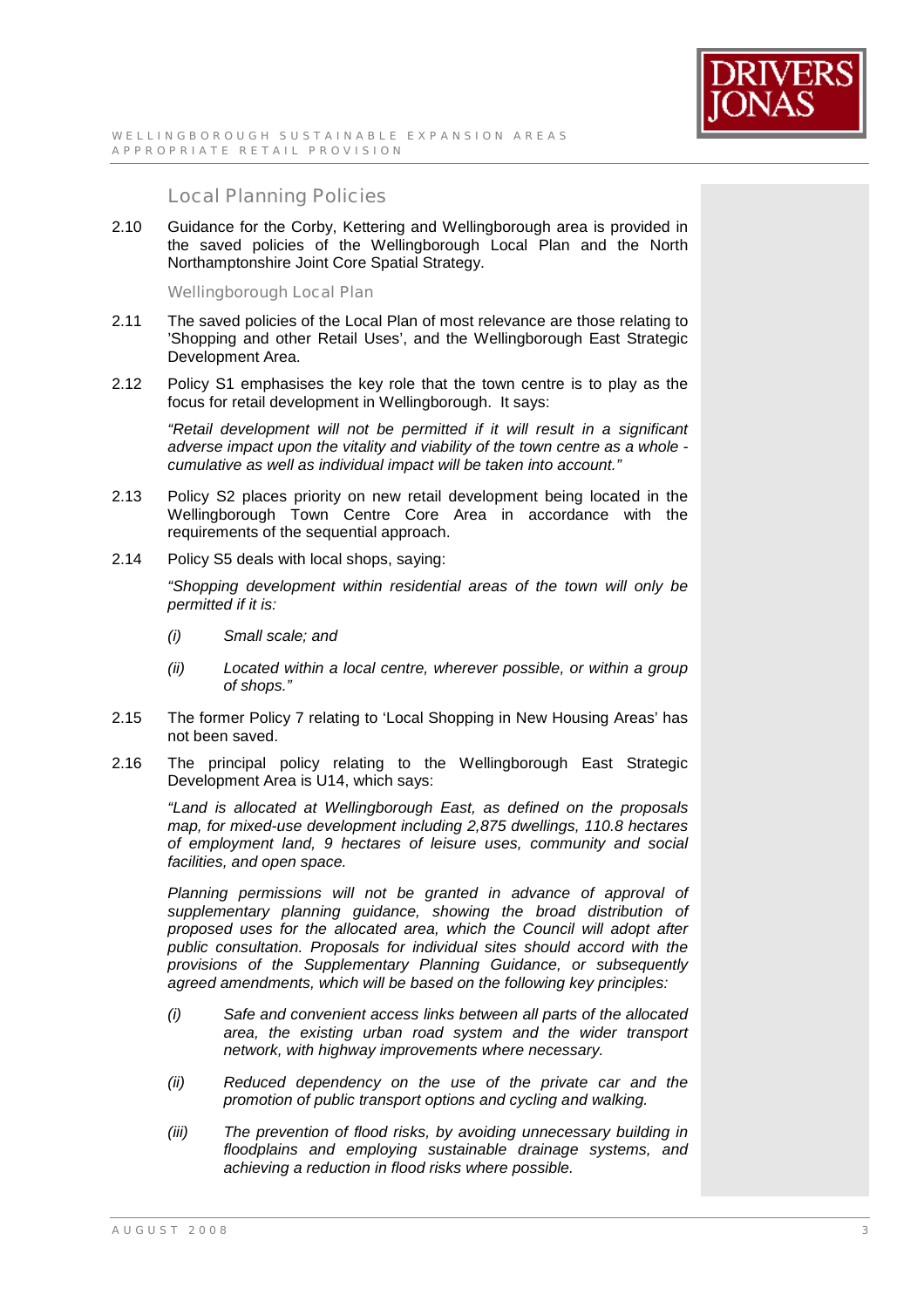

*(iv) The protection of the character of the countryside and wildlife habitats by retaining important trees and hedges and advance planting with indigenous species, and the conservation of public rights of way.* 

*A regulated development programme taking up, as far as possible, previously developed land first in an outward expansion of the existing builtup area, and ensuring that the provision of infrastructure and community facilities keep pace with house-building."* 

2.17 The shopping policies and Policy U14 will in due course be superseded by guidance and policies in the North Northamptonshire Joint Core Spatial Strategy and Site Specific Proposals DPD, to which we refer below.

North Northamptonshire Joint Core Spatial Strategy

- 2.18 The Core Spatial Strategy was adopted in June 2008.
- 2.19 Table 1 describes the different roles of the settlements with in the region, with Wellingborough grouped with Corby and Kettering to provide:

*"the focus for major co-ordinated growth and regeneration. Identified as 'sub regional centres' in town centre hierarchy and focus of new retail development."* 

The implications of the above are stated as being that the three towns are to have the *"greatest share of new employment, retail and leisure development.*"

2.20 Policy 7 and associated Table 3 describes the rate of housing development that is required in Wellingborough and the other towns. The requirements per annum for Wellingborough are as follows.

| 2001-2006 | 2006-2011 | 2011-2016 | 2016-2021 | Total  |
|-----------|-----------|-----------|-----------|--------|
| 304       | 532       | 883       | 841       | 12,800 |

- 2.21 Policy 10 and Table 5 further refines these requirements by identifying that of the 12,800 dwellings, 11,590 will be located in the town and 1,210 in the rural areas.
- 2.22 Policy 7 also refers to sustainable urban expansions with reference to Figure 13, which indicates Wellingborough East accommodating 4,350 dwellings.
- 2.23 Policy 9 refers to 'The Distribution and Location of Development'. It again refers to the sustainable urban extension at Wellingborough, but also goes on to say:

*"Once these developments are successfully established, further Sustainable Extensions may be brought forward to the west of Corby and north-west of Wellingborough."* 

2.24 Paragraphs 3.10-3.106 specify the requirements in respect of 'Retail, Leisure and Culture'. Retail is to be concentrated within the town centres, with retailing in the sustainable urban extensions more focused on convenience shops and local facilities to meet the day to day needs of residents. The latter are not to provide significant amounts of comparison shopping.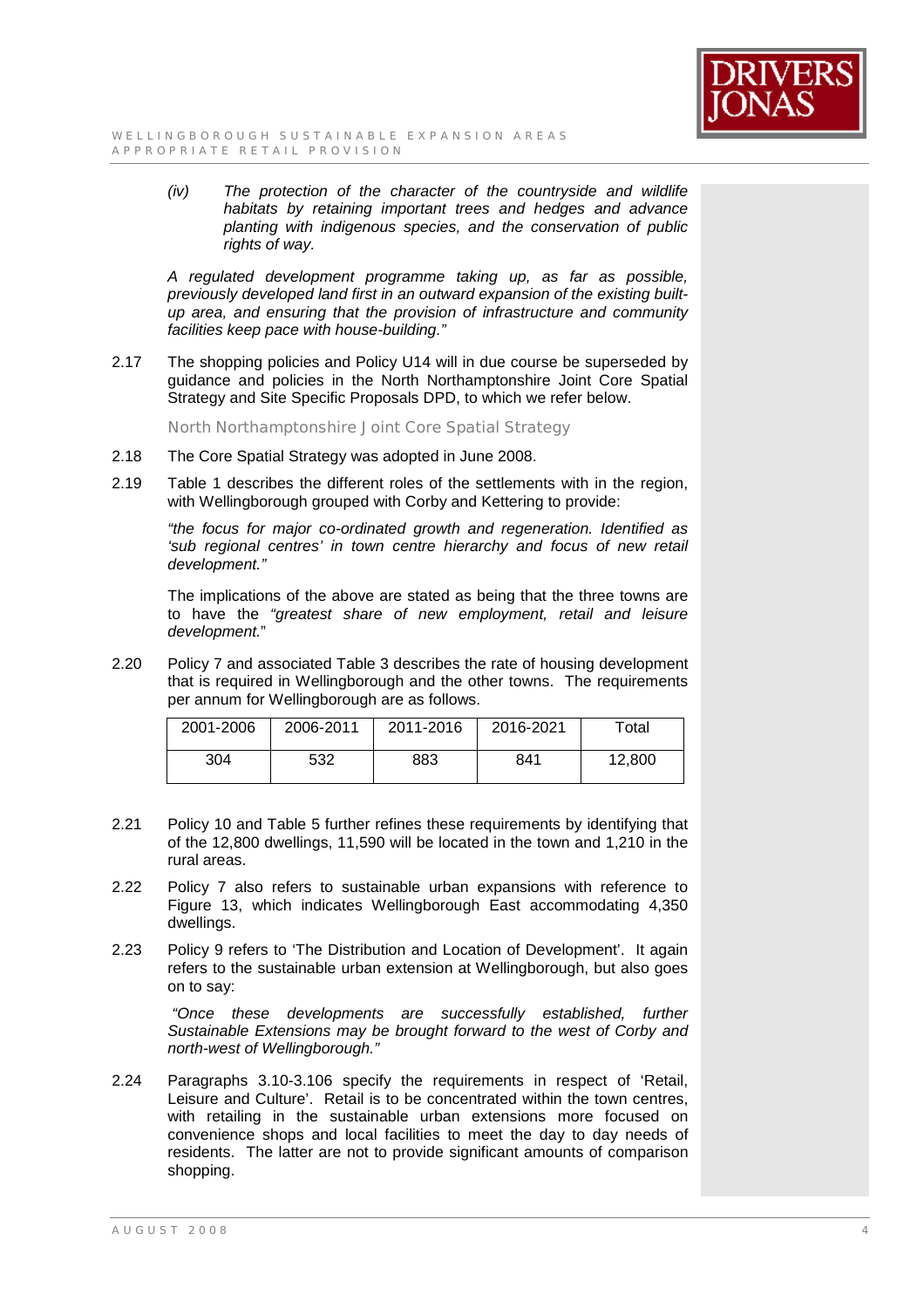

## 2.25 Paragraph 3.101 states that:

*"The three growth towns will be the focus of development, with Kettering remaining the main retail centre and Corby and Wellingborough also accommodating major growth to transform their retail and service offer."* 

2.26 Paragraph 3.104 identifies a need for 12,210 sq. m of convenience floorspace by 2021 for North Northamptonshire as a whole. The bulk of this floorspace requirement must be assumed to be in the three Growth Towns, although the CSS notes that there are particular deficiencies in the rural north east (in East Northamptonshire). In respect of convenience shopping, Policy 12 says:

*"Local Deficiencies in convenience retail provision will be addressed by provisions made through detailed development plan documents."* 

2.27 Policies 15 and 16 deal with the form and content of urban extensions. The Wellingborough SUE is to contain 30% affordable housing. In respect of retail and community facilities, Policy 17 specifies a range of requirements including;

*"An appropriate level of retail, leisure, social, cultural, community and health facilities that meet local needs, but do not compete with the town centre."* 

## Wellingborough Site Specific Proposals DPD

- 2.28 The Site Specific Proposals DPD currently in preparation will cover the whole of the Borough, with the exception of the town centre, which is being covered by a Town Centre Action Area Plan. It will cover the period 2001- 2021, and provide guidance for both the Wellingborough East and Wellingborough North Expansion Areas.
- 2.29 An Issues and Options Paper was published in February 2006. Consultation on a Preferred Options document is programmed to take place in winter 2008/9, with final adoption of the DPD anticipated in summer 2010.

## *Local Shopping*

- 2.30 We understand that strategy for local shopping provision within the East and North Expansion Areas will be for a range of small shops of a local nature. However, because of the scale of additional convenience floorspace that is likely to be required, it is anticipated that within each of the urban extensions a small supermarket will be required. the key test being the need to ensure that there is no adverse impact upon the town centre and that the scale of development is appropriate to a local centre.
- 2.31 We have been informed of the following matters to which the DPD will refer.

## *Wellingborough East*

- 2.32 An outline planning application for a mixed use development including 3,100 dwellings and associated infrastructure was approved by the Council on 28th January 2008. This will comprise the initial phases of the urban extension.
- 2.33 It is anticipated that the expansion area could deliver in the region of 6,000 dwellings together with associated infrastructure and facilities; and that this broad figure is supported by more detailed masterplanning work which has been undertaken on behalf of the developers.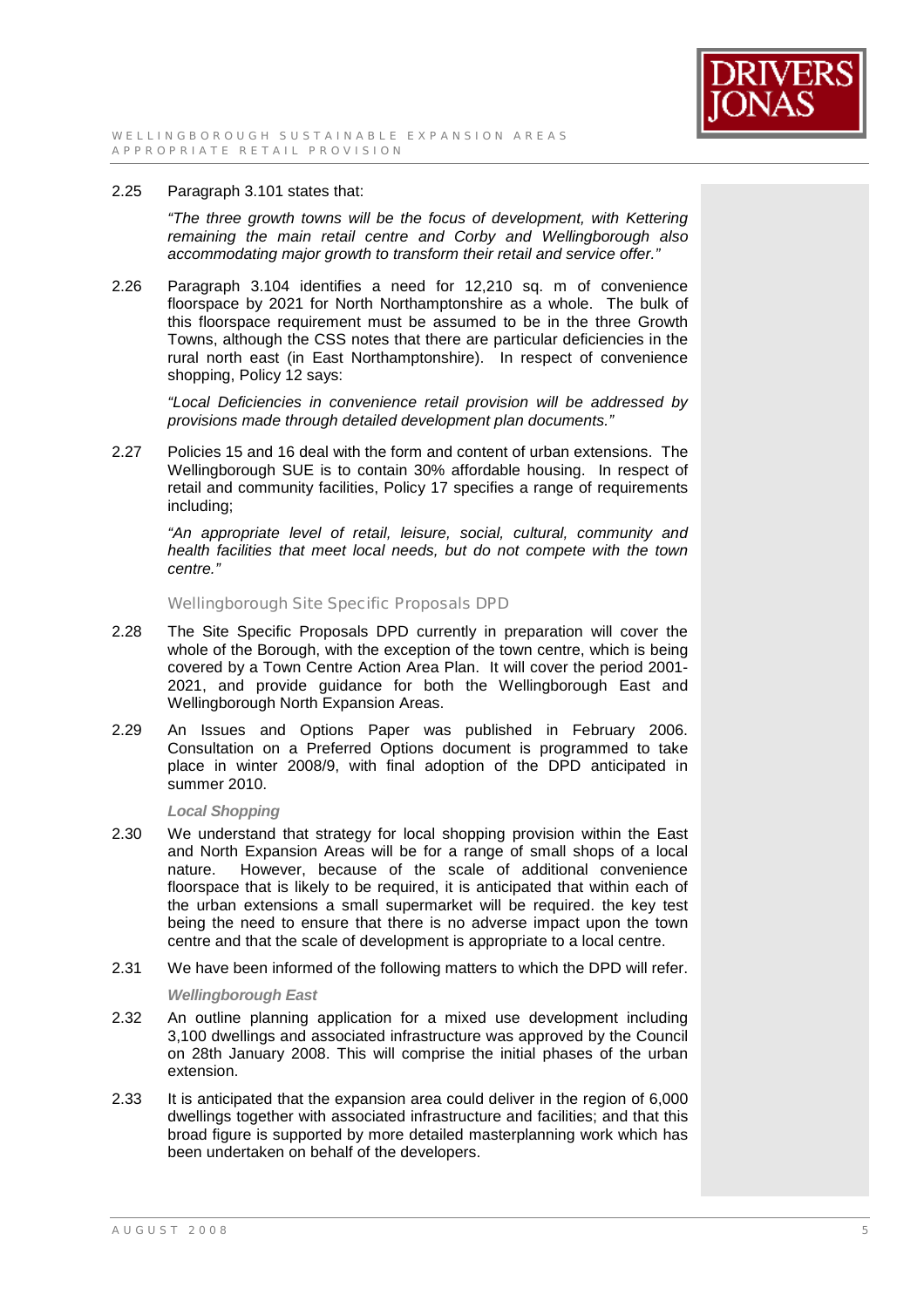

2.34 Assuming that development commences in 2008, it is estimated that the site should deliver 4,350 dwellings during the Plan period, of which 3,100 dwellings have already been granted outline planning permission. The residual capacity would therefore be 1,650 dwellings, which could be delivered after 2021.

## *Wellingborough North*

2.35 The site of the North Expansion Area is approximately 158 hectares and it is estimated that the site could deliver in the region of 3,000 dwellings, of which Core Spatial Strategy envisages 2,300 dwellings being delivered in the plan period, commencing in 2011.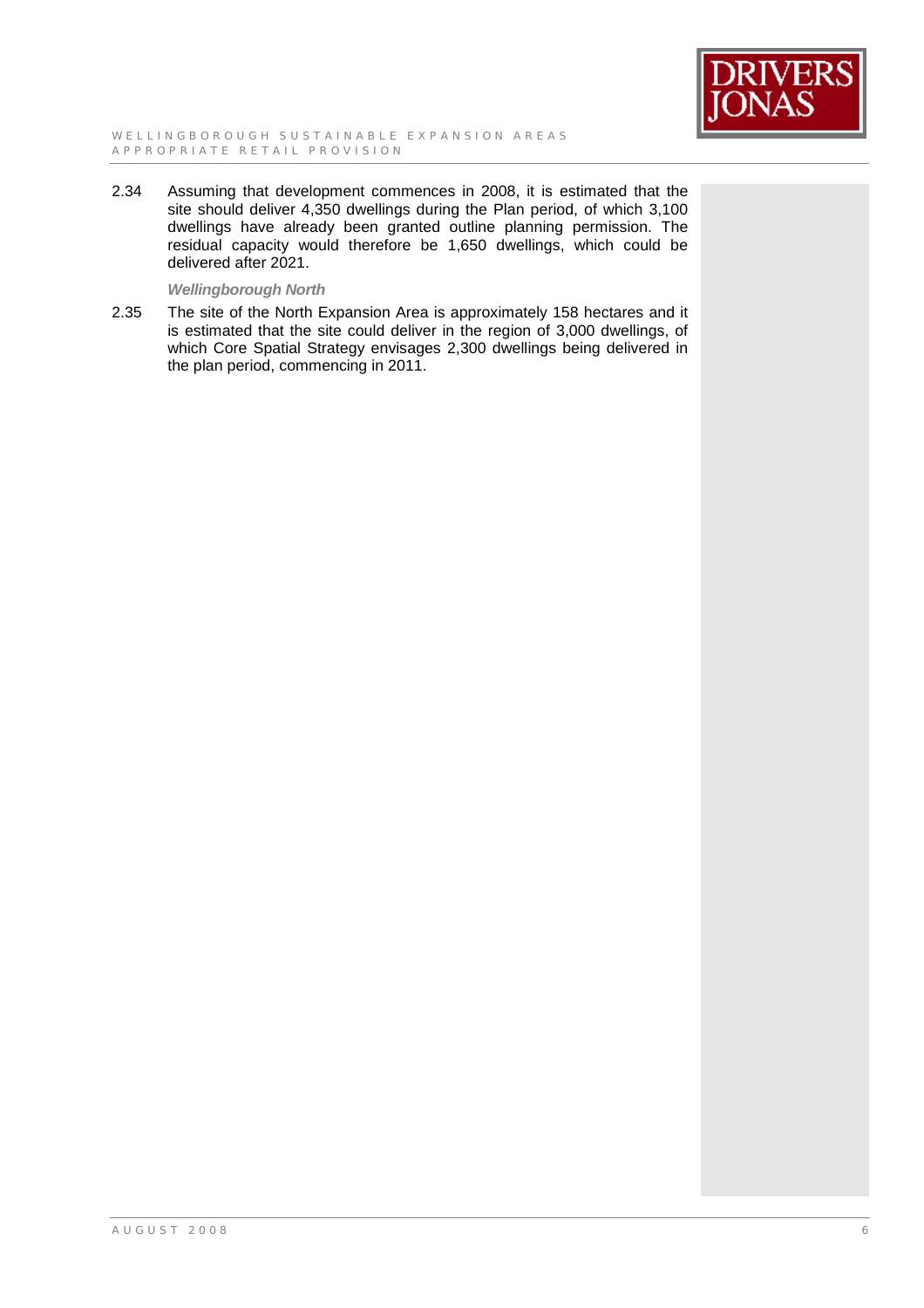

# 3. Relevant Studies

3.1 The retail policies of the North Northamptonshire Joint Core Spatial Strategy are supported principally by a study undertaken by Roger Tym & Partners, to which we refer below.

North Northamptonshire Town Centre Studies, Roger Tym & Partners

- 3.2 In December 2004 Roger Tym & Partners (RTP) was commissioned by East Northamptonshire Council on behalf of the North Northamptonshire Joint Planning Unit (NNJPU) to undertake the North Northamptonshire Roles and Relationships Study.
- 3.3 The Study had two main objectives:
	- to establish the current and future roles of the principal centres in the North Northamptonshire Growth Area
	- to identify the appropriate quantum of retail floorpace supportable in the principal centres in the period up to 2011, 2021 and 2031, in the context of their roles and the projected levels of growth within the Study Area.

The Study findings were to be an input to the Joint Spatial Strategy.

- 3.4 In July 2006 RTP produced an Update report. The primary reasons for this were:
	- first, to make use of more up-to-date expenditure growth forecasts that had been released from both Experian and MapInfo, and
	- second, to include more recent forecasts of housing development phasing produced by the local authorities.
- 3.5 Although the primary focus of the RTP studies is on the North Northamptonshire town centres and the level of supportable comparison goods floorspace, an assessment of convenience goods floorspace potential was also undertaken.

Convenience Goods Potential

- 3.6 We summarise below in tabular form RTP's assessment of convenience goods potential in the North Northamptonshire area. Their quantitative analysis was based on a defined Outer Catchment Area (OCA) which included the catchment area of the three towns Corby, Kettering and Wellingborough. RTP found from their Household Survey that the aggregate convenience sector retention rate within their defined Outer Catchment Area (OCA) was 82%. RTP considered this to be 'reasonably satisfactory'.
- 3.7 For the purposes of the convenience goods assessment RTP assumed that the expenditure retention rate of 82% would remain constant throughout the forecast period (for comparison goods they also consider an 'increased retention rate' scenario). The RTP inputs are set out in the table below.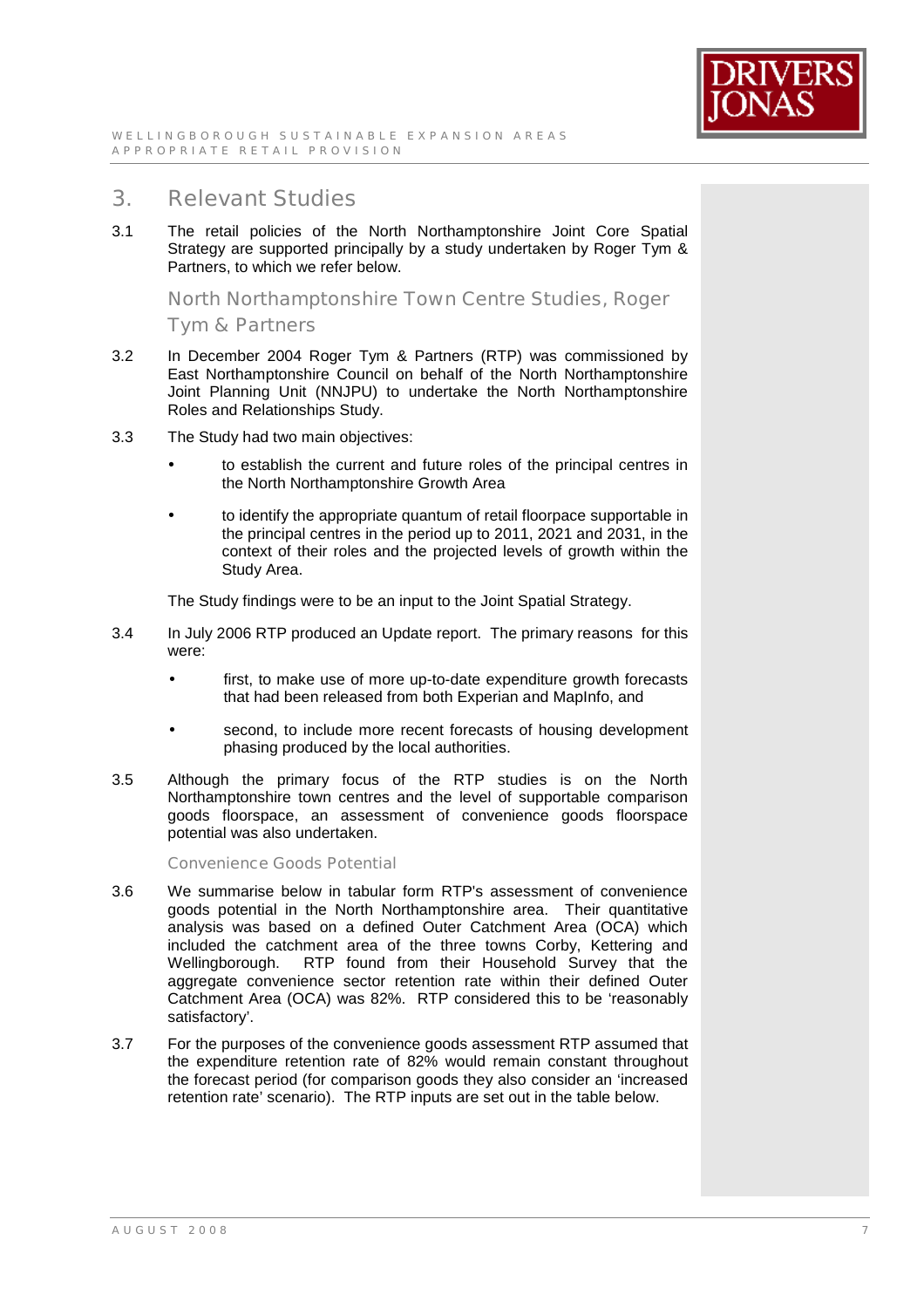

#### WELLINGBOROUGH SUSTAINABLE EXPANSION AREAS A P P R O P R I A T E R E T A I L P R O V I S I O N

| Forecast dates              | 2004     | 2011               | 2021                | 2031                  |
|-----------------------------|----------|--------------------|---------------------|-----------------------|
| Population                  | 322,726  | 357,587            | 426,908             | 513,587               |
| Exp / h'd growth rate       | 0.6%     | $0.6\%$            | 0.6%                | 0.6%                  |
| Available expenditure       | £480.2m  | £553.9m            | £700.7m             | £893.1m               |
| <b>Retained share</b>       | 82%      | 82%                | 82%                 | 82%                   |
| Retained expenditure        | £389.5m  | £449.9m            | £569.9m             | £727.4m               |
| Inflow                      | 0        | 0                  | $\mathbf 0$         | $\Omega$              |
| Existing Traders (i)        | $\Omega$ | £11.0m             | £27.4m              | £44.3m                |
| Commitments (ii)            | $\Omega$ | £40.5m             | £42.1m              | £43.8m                |
| <b>Expenditure Capacity</b> | $\Omega$ | £8.9m              | £111.0m             | £249.72               |
| Sales density £/sq m        | £11,000  | £11,312            | £11,772             | £12,252               |
| Fl'spce req net             | 0        | 784 m <sup>2</sup> | $9,453 \text{ m}^2$ | 20,781 m <sup>2</sup> |
| $1 - 1 - 1$                 |          |                    |                     |                       |

Notes

(i) Allowance is made for existing traders to increase their turnover by 0.4% per annum

(ii) the two principal commitments are Asda Rushden and a neighbourhood centre in Corby

- 3.8 In respect of both convenience and comparison goods, the Roger Tym Study addresses overall potential within the OCA. Although, it makes recommendations on the distribution of growth having regard to the hierarchy of centres, it does not seek to establish floorspace capacities for individual towns or centres.
- 3.9 The Roger Tym Study findings therefore do not provide a direct input to our assessment of potential in the Expansion Areas, but we do have regard to some of the technical inputs and assumptions within their Study.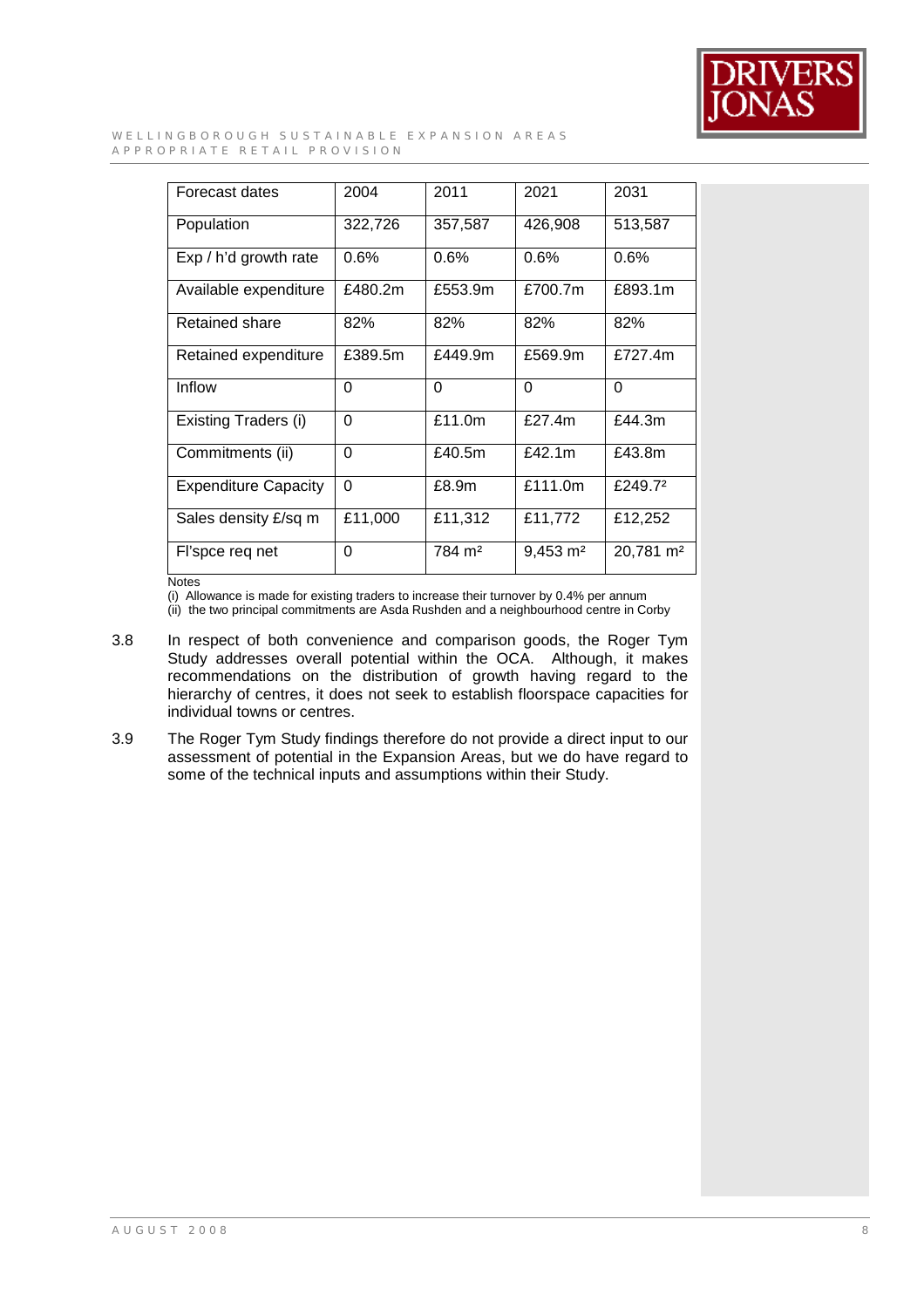

# 4. Wellingborough Retail Structure

- 4.1 Shopping provision in Wellingborough can be split into four types:
	- (v) The Town Centre
	- (vi) Local centres
	- (vii) Large foodstores
	- (viii) Retail warehouses

Wellingborough Town Centre

- 4.2 Wellingborough Town Centre is dominated by the Swansgate Centre, which opened in 1977. The Centre was originally anchored by two major foodstores, but both of these have moved to larger stores in out-of-centre locations. The major traders in the Swansgate Centre now include Wilkinsons, Boots and W H Smith.
- 4.3 In common with many planned shopping centres of its era, the Swansgate Centre is inward looking and links with the remainder of the town centre shopping area are not good. This is particularly the case in Midland Road and Sheep Street.
- 4.4 The historic centre of the town is focussed on Market Street and Silver Street / High Street. Market Street benefits from its proximity to the Swansgate centre, and contains a Woolworth store. Silver Street and High Street have both suffered from the shift in the centre of gravity of the shopping core of the town centre to the Swansgate Centre. Opening of the large new Morrisons foodstore at the rear of Silver Street and Oxford Street has helped introduce some new shoppers to this area of the town centre.
- 4.5 Similarly Midland Road and Cambridge Street have declined relative to their historic function and are now mostly occupied by independent shops and services. Street improvements have taken place in Midland Road, and some improvement in the quality of offer in Cambridge Street has become evident.
- 4.6 Aldi and Matalan stores off Victoria Road are a relatively recent development. The development is akin to a retail warehouse format and despite its proximity to the core shopping area links to the remainder of the town centre are poor.

# Local Centres

- 4.7 Outside the town centre, other than large freestanding foodstores and retail warehouses, shopping provision is provided by local centres. These are located within the residential areas, particularly in the western part of the town. Berrymore Road, Doddington Road, Nest Farm Crescent, Grafton Close and Olympic Way local centres are examples of such centres. They are dominated by small convenience shops and services and typically include - a small CTN or foodstore, a Co-Op, a take-away, chemist, dry cleaners and betting shop.
- 4.8 The local centres that are closest to the North expansion area are Redhill Farm and Grafton Close. Redhill Farm is located on the southern side of Northen Way at the Kettering Road roundabout. There is a pedestrian underpass to the Redhill Grange housing estate opposite. It is a planned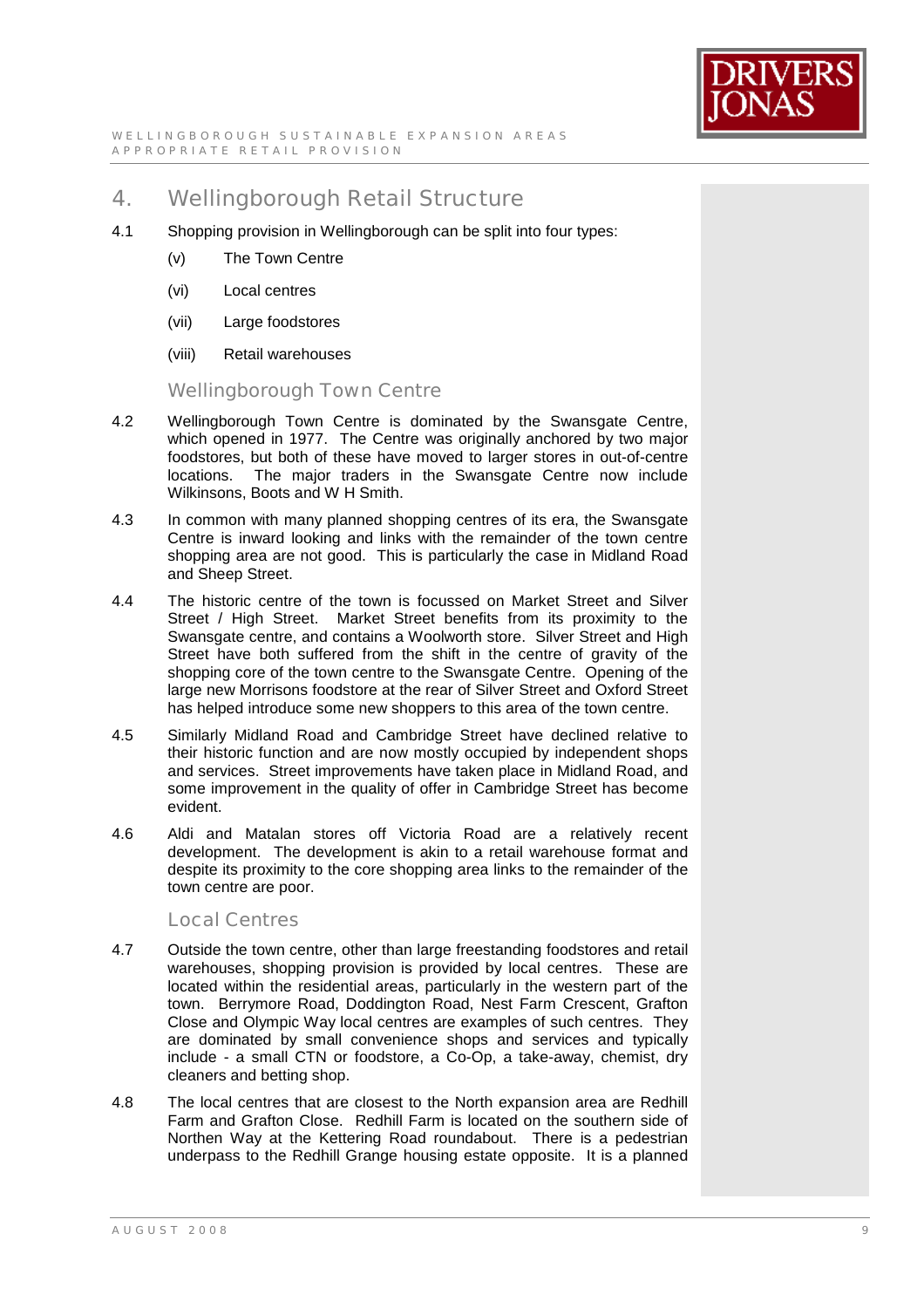

centre with car parking at the front of the centre and a good shopping environment. Uses present are:

> Co-Op and post office – 3 checkouts, five aisles; 3 Take-aways; Ceramic Tile shop; Cosmetics /massage; Cycle shop; DVD rental; Public house; and Childrens' Nursery.

4.9 Grafton Close is a smaller centre. It also has a good shopping environment with some off street car parking and contains the following facilities

> Tesco Metro – 3 check-outs, Sandwich shop, Estate agent; Chemist; and Hairdresser

4.10 There are no local centres close to the East expansion area.

Large Foodstores

- 4.11 We have referred above to the large new Morrisons foodstore in the town centre. The other two large foodstores in the town are Tesco at Turnells Mill Lane and Sainsbury at Northampton Road. All three of these stores clearly perform an important role in providing for main food shopping trips for residents of the town. The Morrisons store in addition is popular for those making food shopping trips combined with visits to other shops and services in the town centre.
- 4.12 In considering appropriate levels of shopping provision in the expansion areas, we are mindful of the role currently being played by these large foodstores.

Retail Warehouses

- 4.13 The principal retail warehouse provision in the town is at the Victoria Retail Park and Castlefields Retail Park, both of which are located in the southern part of the town. Non-food retailers at Victoria Retail Park include – Homebase, Carpetright, and Halfords. Non-food retailers at Castlefields Retail Park include – B&Q, Allied Carpets, and Pets at home.
- 4.14 Both retail parks are well related to the primary road network of Wellingborough and serve all residents of the town.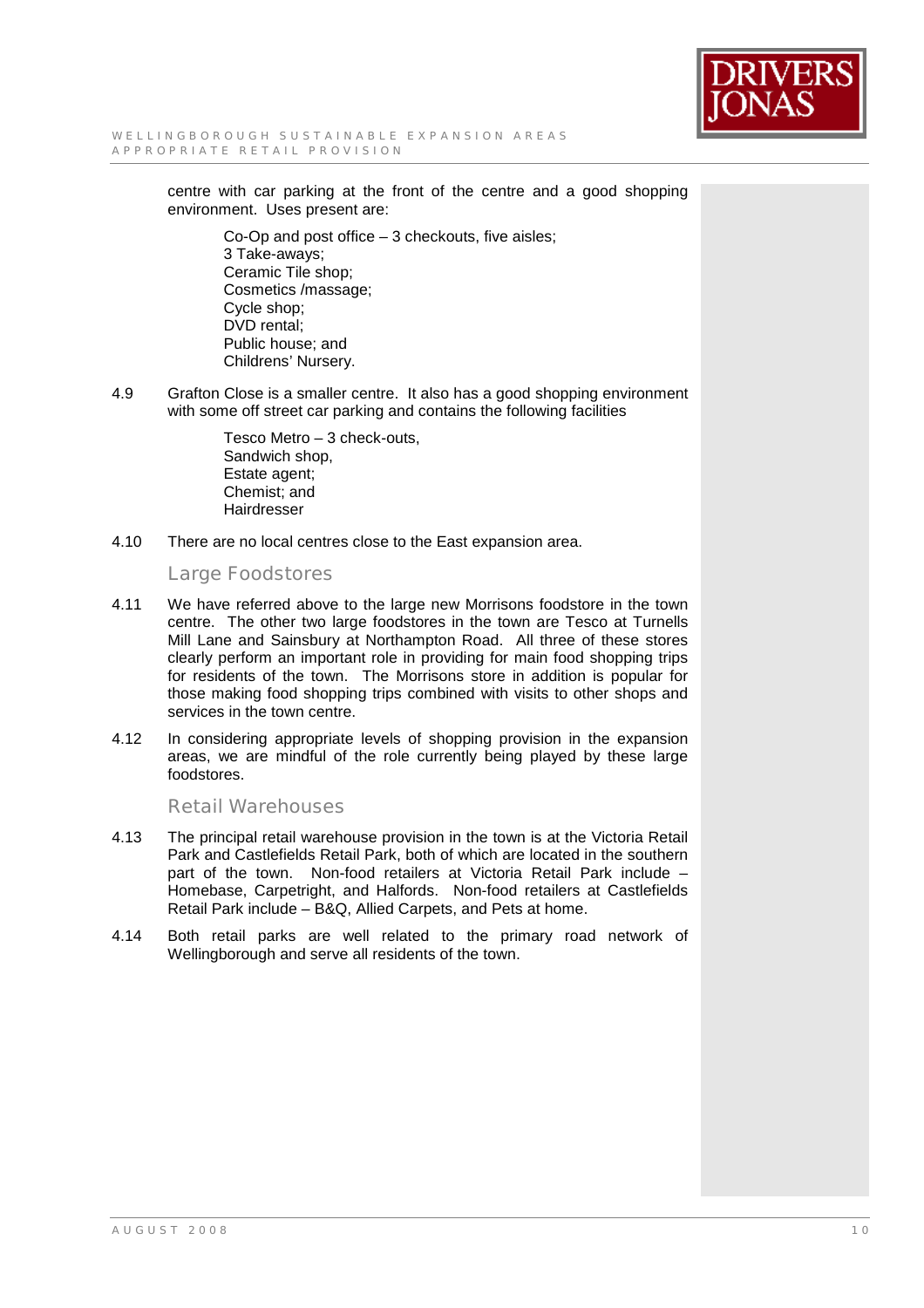

# Shopping Parades

- 5.1 Over a lengthy period of time local shopping provision has been under pressure and subject of change. The 1950s and 1960s were the heyday of the local shopping parade, typically a terrace of small units built as an integral part of a housing estate, and located within walking distance of most catchment residents. Typical occupants of parades developed in this era, some of which remain are - small grocery store, CTN / sub post office, butcher, greengrocer / florist; hair stylist, and fast food take-away.
- 5.2 In the last twenty years or so many of these small traders have become unviable, and the range of convenience goods purchased in supermarkets has widened. Independent butchers shops for example are far fewer in number.
- 5.3 Some of local centres in Wellingborough, which we have described in the previous section illustrate this type of provision, the problems that are faced by small independent traders, and the changes that are taking place.

# Large Foodstores

- 5.4 By the 1970s large food supermarkets were providing for a different type of shopping trip – the purchase of a large number of goods less frequently with the motor car being the predominant mode of transport. Changes within society drove these changes – growth in the numbers of women with occupations outside the home; more widespread use of refrigerated food products; higher levels of car ownership, etc. The Tesco store at Turnells Mill Lane and Sainsbury store at Northampton Road are examples in Wellingborough of this type of development.
- 5.5 The expansion of large supermarket trading may now be becoming offset to some degree by the benefits of local shopping facilities for purchases of small quantities of goods, as congestion in and around large stores has become greater.

# Discount Foodstores

- 5.6 Since the 1990s another addition to the range of foodstore provision, has been the discount foodstore. The principal operators are - Aldi, Lidl and Netto. These stores seek to attract the most price-conscious shoppers, and their business model is to limit the number of product lines in the store, but to sell them at the maximum discount. Discount stores typically have up to 2,000 sq m gross floorspace.
- 5.7 Because of their niche style of trading with limited range of goods, discount foodstores have a relatively wide catchment and are ill-suited to being located below the district centre level in terms of shopping hierarchy. They do not really fulfil a neighbourhood function.

# Neighbourhood Retailing

5.8 A recent report by Verdict 'Neighbourhood Retailing 2008' says the following:

*"Neighbourhood locations cater almost exclusively to the local populace. Stores in neighbourhood locations provide convenient sites for top up, meal*   $solution$  *and distress purchases. neighbourhood are less subject to comparison shopping than those*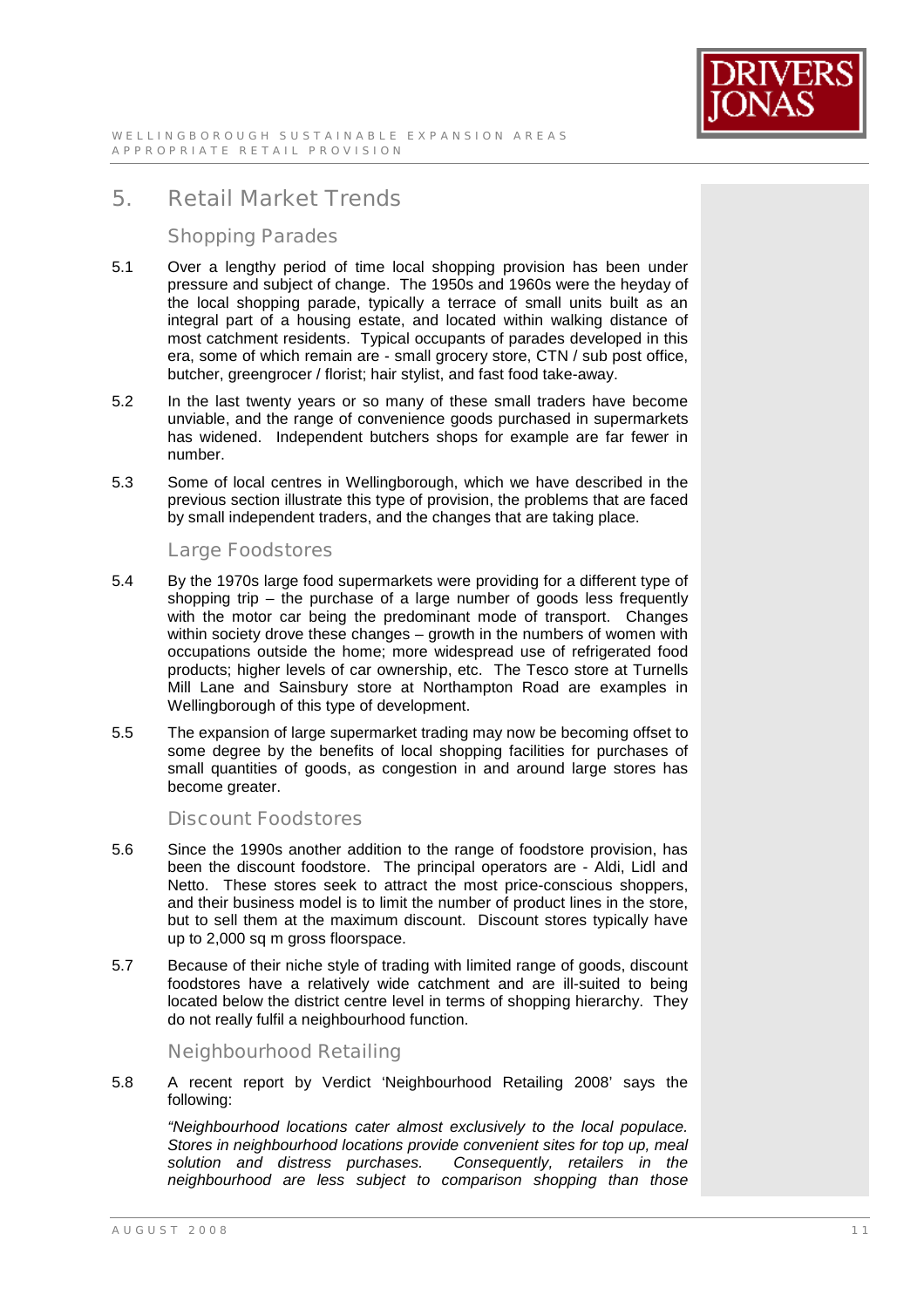

*elsewhere, which is an important distinction between this channel and the town centre. The comparatively small average store size and high number of independent operators are distinctive features.* 

*The most prominent retail sectors in neighbourhood locations are grocers and convenience stores, off-licences, food specialists, pharmacies, CTNs and petrol forecourts (which we class as either c-stores or CTN's), though a number of more niche focused – typically independent – retailers also trade from neighbourhood locations."* 

#### 5.9 Verdict goes on to say:

*"Convenience stores and small grocers dominate neighbourhood retailing, accounting for around half of all sales made each year in the neighbourhood. Over the last five years Tesco and Sainsbury have moved into neighbourhood locations, and their product offers and retail brand names have boosted sales in the location and provided a real threat to smaller multiples and independent c-store retailers.* 

*The presence of the major multiples in the c-store market has forced smaller players and independent retailers to improve their propositions. Many have sought help from a symbol group operator. These groups provide retailers with a group fascia above their doors and a variety of services designed to help grow their sales.* 

*Key initiatives of symbol groups are to encourage stronger ranges – including increased fresh food allocations – and improved store environments. Yet, surprisingly, members can be reluctant to invest, leaving symbol group stores disparate in quality of fitout, ranging and service.* 

*Though consolidating quickly, the convenience store market remains fragmented and there are opportunities for smaller and independent retailers. These businesses have the flexibility and closeness to local markets that larger multiples find difficult to achieve. Examples of this include the number of independent c-stores which provide ethnic and non-UK food to local customers. This includes produce of Asian and Polish origin.* 

*Over recent years c-store operators have targeted petrol station forecourts. Their long opening hours, convenient locations and high regular footfall make them highly attractive. Spar and Tesco in particular have increased their forecourt estates substantially over the past few years while Costcutter has expanded its forecourt stores in partnership with Murco.* 

## **Pharmacies**

- 5.10 Pharmacies have been an important component of the local shopping offer. Verdict notes that the pharmacy market has grown strongly in the last decade by some 75%, compared with 50% for retail spending as a whole. As the UK population profile ages, consumers are increasingly using pharmacies as their first port of call for healthcare. In addition pharmacy purchases offers retailers the opportunity to sell associated ranges, particularly OTC products, but this requires special skills.
- 5.11 Verdict notes that: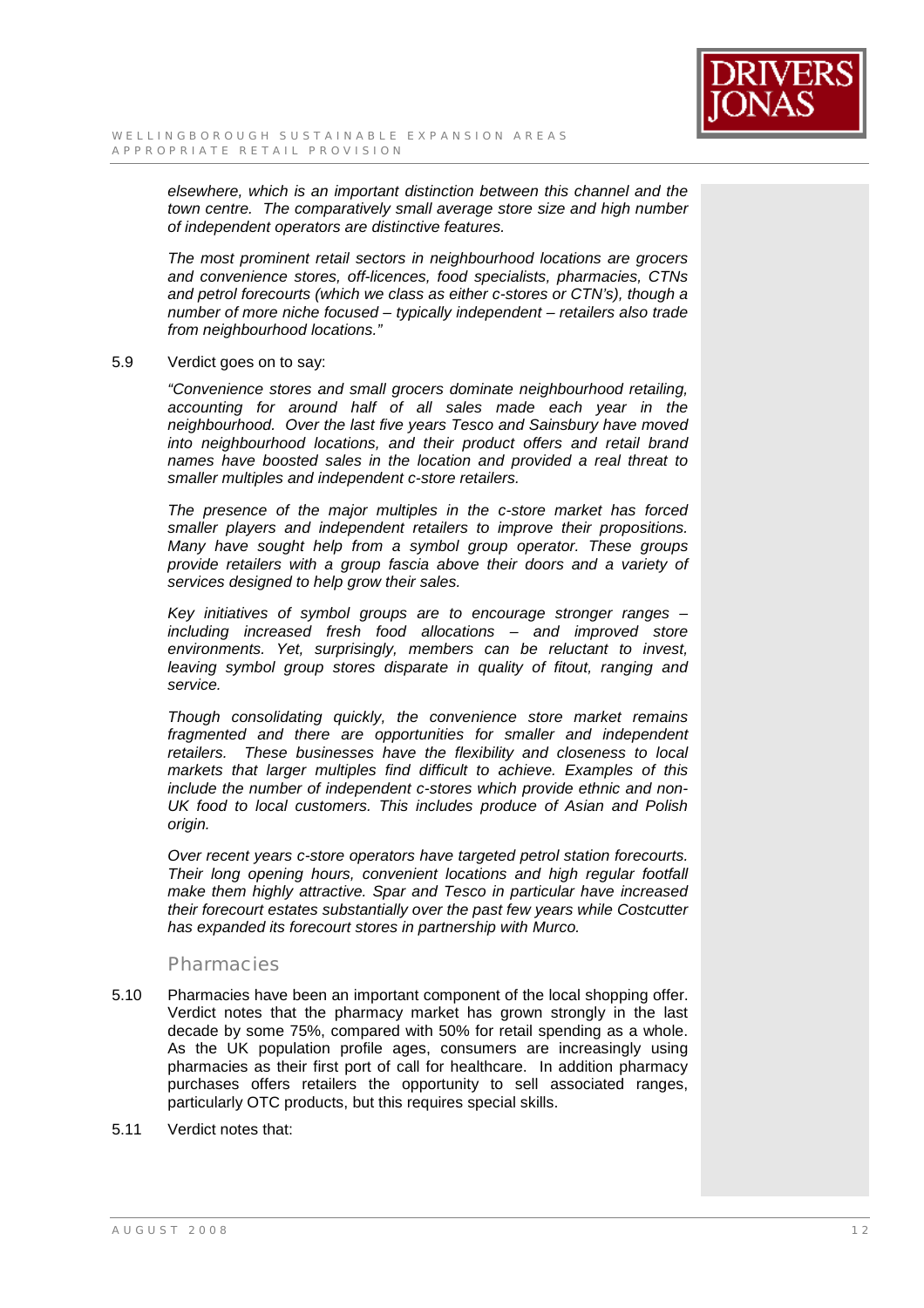

*The deregulation of the pharmacy market in 2004 led to licensing controls being relaxed in April 2005, making it much easier for certain businesses to gain an NHS pharmacy licence. Operators can apply if they are to open for 100 hours or more per week, are based in either large (more than 15,000 sq m – 161,400 sq ft) out-of-town shopping developments or in one-stop primary care centres, or if they will operate solely as a mail order or Internet channel. This move aims to improve access to facilities and make potential savings from increased competition.* 

*Supermarkets in particular have taken advantage of these changes to open new pharmacies and offer more services. These stores are providing services to the community such as health checks and GP services.* 

*Smaller independent pharmacies face an uncertain future. The continued expansion of grocers and larger pharmacy chains will place them under more pressure while smaller pharmacies also face a drop in funding. From March 2008, pharmacies which dispense between 1,100 and 2,119 items per month will no longer receive the Protected Professional Allowance, losing up to £1,500 in funding per month."* 

5.12 The above issues affecting neighbourhood food and non-food retailing are of relevance to the potential for retail provision in Wellingborough expansion areas, and we have regard to them in considering appropriate levels of future provision. In respect of pharmacies, we note that Tesco Turnells Mill Lane includes such a facility, but that Sainsbury does not.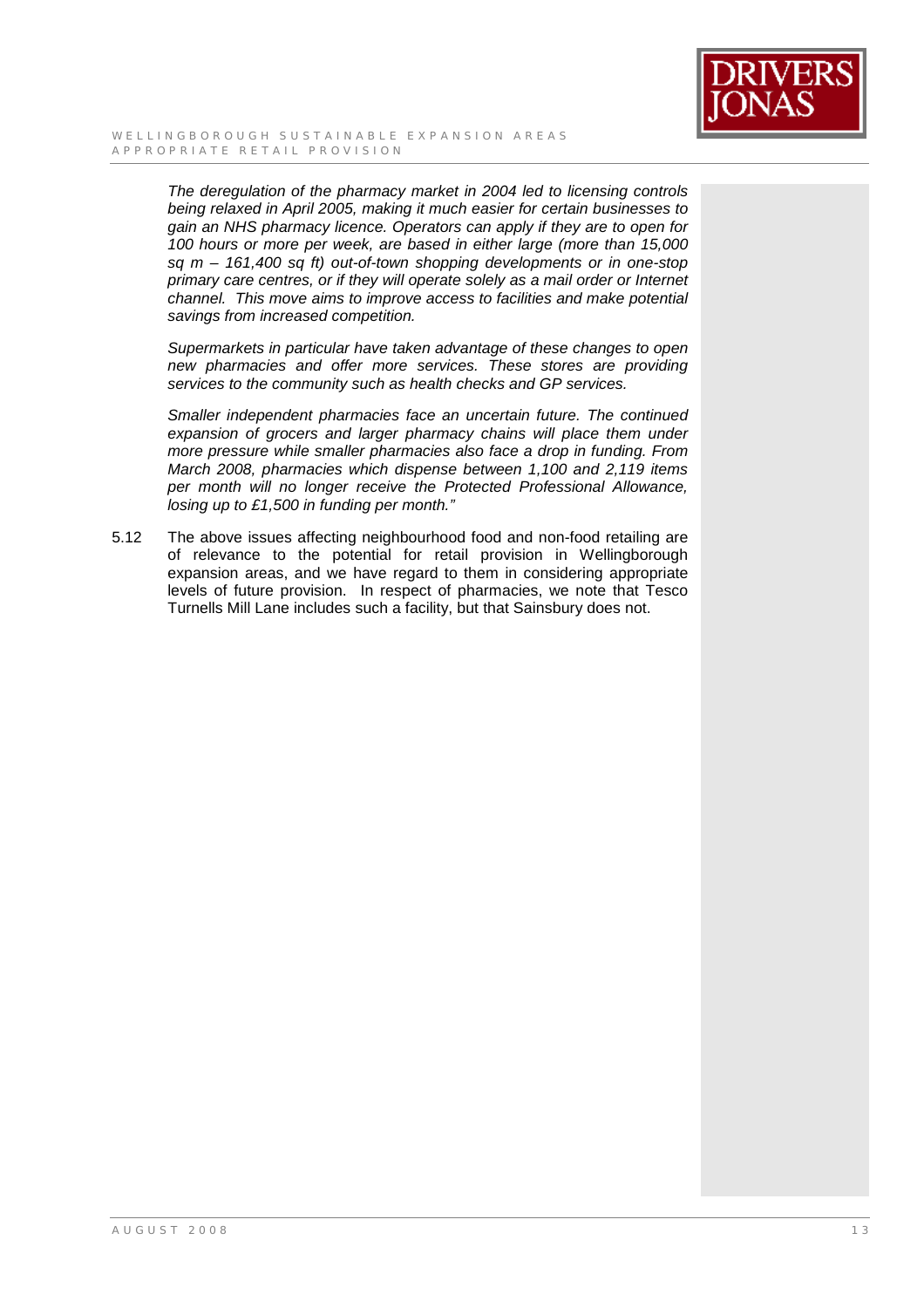

# 6. Quantitative Need Assessment

# **Methodology**

- 6.1 Our methodology for assessing floorspace needs in the expansion areas contains the following steps.
	- (i) Use of forecast dates of 2016, 2021, and 2031;
	- (ii) Assessment of Wellingborough residents' retail expenditure per head at the forecast dates;
	- (iii) Assessment of expansion area populations at the forecast dates;
	- (iv) Assessment of proportions of residents' retail expenditure at the forecast dates that could be retained at 'local' shopping facilities;
	- (v) Conversion of residents' retained retail expenditure into floorspace requirements;
	- (vi) Additional floorspace allowance .
- 6.2 The tables relating to the quantitative assessment are shown in Appendix 1.

Residents' Retail Expenditure per head

- 6.3 As a starting point we have assumed that the profile of expansion area residents will accord broadly with that of Wellingborough residents as a whole. We have therefore obtained convenience and comparison goods expenditure per capita estimates for the Wellingborough area at 2006 from Experian Retail Expenditure Reports (April 2008). We have defined the Wellingborough area by postcode: the area accords broadly with the Borough administrative area – see Plan in Appendix 1.
- 6.4 We found that the average expenditure per head of Wellingborough residents was slightly below the national average. For convenience goods it represented 99.5% of the national average, and for comparison goods it was 95.3% of the national average. Having regard to aspirations for the expansion areas, we have assumed that their expenditure per head will accord with the national average.
- 6.5 The expenditure estimates for convenience and comparison goods are shown in Appendix 1 Table 1. All monetary figures in the assessment are in 2006 prices. The 2006 expenditure estimates have been grown at a rate of +0.8% for convenience goods and +5.3% for comparison goods per annum to provide estimates for 2007 onwards. These are Experian's most recent recommended long-term growth trend for forecasting convenience and comparison goods expenditure. They are a little higher than the rates used in the RTP Study, which were based on earlier national estimates. The RTP growth rate for convenience goods is 0.6% per annum.
- 6.6 Expenditure absorbed by Special Forms of Trading (SFT) has been deducted according to the latest Experian estimates in Retail Planner Briefing Note 5.1. Experian defines SFT as purchases via mail order (including purchases from wholly internet-based companies such as Amazon), purchases from market stalls, and purchases from door-to-door salesman. It does not include internet sales of companies that operate shop floorspace, such as department stores.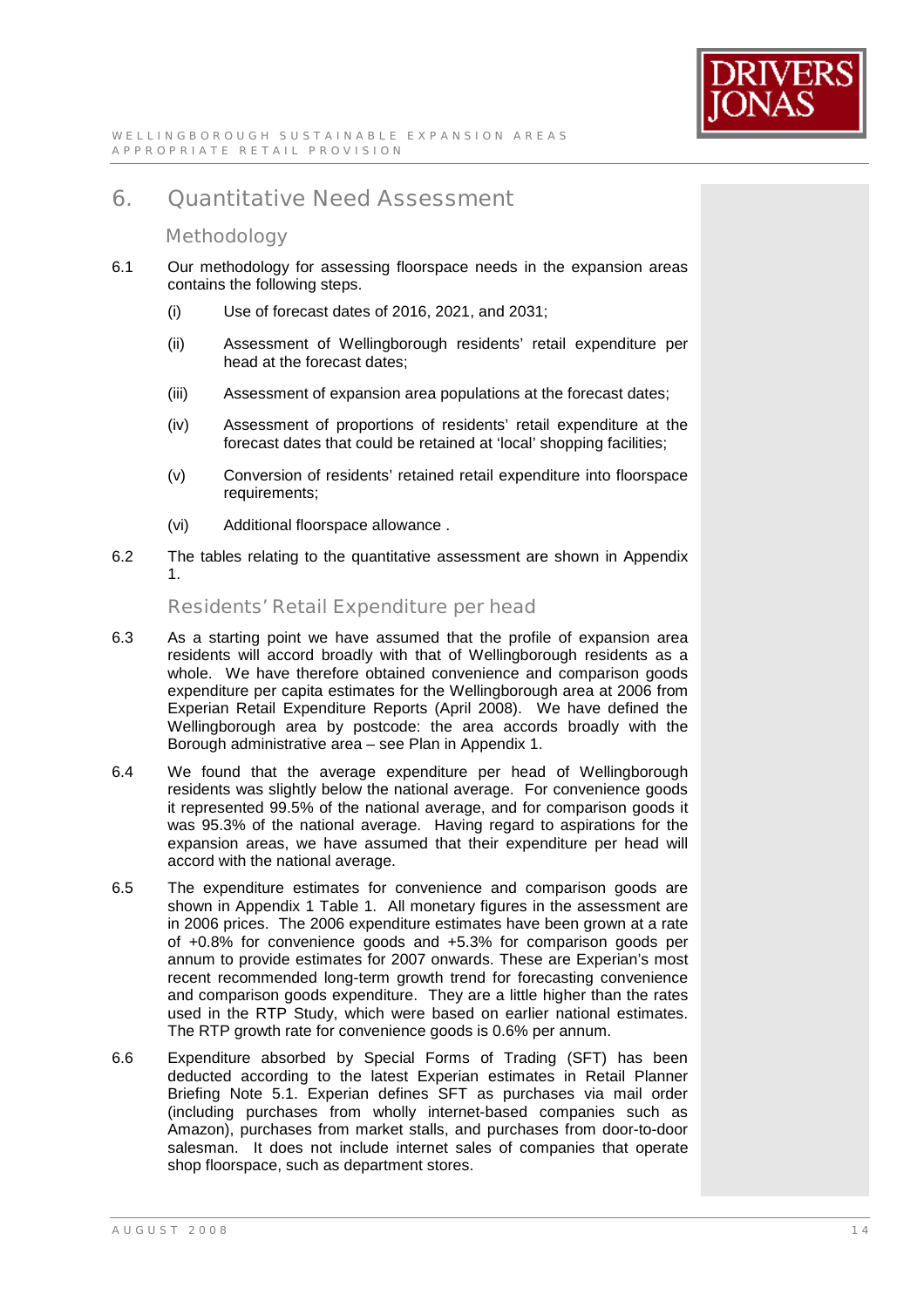

- 6.7 The SFT percentage reductions do not remain constant and for convenience goods increase from 3.6% in 2006 to 7.3% in 2016. For comparison goods the Experian estimate is 8.8% at 2006 rising to 14.4% in 2016. Estimates for 2017-2031 are not available, and we have therefore retained constant figures of 7.3% and 14.4% respectively over this period.
- 6.8 In common with national expenditure patterns, residents' comparison goods expenditure in retail outlets is forecast to grow much faster than convenience goods.

Forecasts of Expansion Area Available Retail

**Expenditure** 

- 6.9 Residents' available expenditure is a function of retail expenditure per head (examined above) multiplied by the resident population. We have derived population forecasts for the expansion areas from the phasing of new homes planned for the two expansion areas. The expansion area housing development programmes have been taken from LDF documents and confirmed with officers of the Council. Planning of the East expansion area is well advanced, unlike the North expansion area for which specific proposals are still being formulated through the Site Specific Proposals DPD.
- 6.10 The new homes forecasts have been converted to population forecasts through application of a declining average occupancy rate, which has been provided by officers of the Council. The rate declines from 2.36 persons per household (pph) in 2006, to 2.24 pph in 2016, and 2.18 pph from 2021 onwards.
- 6.11 In the case of the North expansion area, consideration has also been given to the shopping needs of residents in the Redhill Grange estate, which is located in a currently somewhat isolated position to the north of Nothen Way with no shopping facilities within the estate itself. In 2001 the estate was recorded as having 1,339 residents, whom we have included within the North expansion area population total.
- 6.12 The phasing of new homes in the East and North expansion areas and residents' available expenditure over the forecast period are shown in Tables A and B below, and in Appendix 1 Table 2. For the East expansion area two scenarios have been tested (a) and (b) based upon 6,000 and 7,000 new homes respectively being achieved in 2031.

|                             | 2016  | 2021  | 2031(a) | 2031(b) |
|-----------------------------|-------|-------|---------|---------|
| <b>Homes</b>                | 3,100 | 4,350 | 6,000   | 7,000   |
| Resident population         | 6.944 | 9,483 | 13,080  | 15,260  |
| Residents' retail expend £m | 38.9  | 66.5  | 140.5   | 163.9   |

Table A Wellingborough East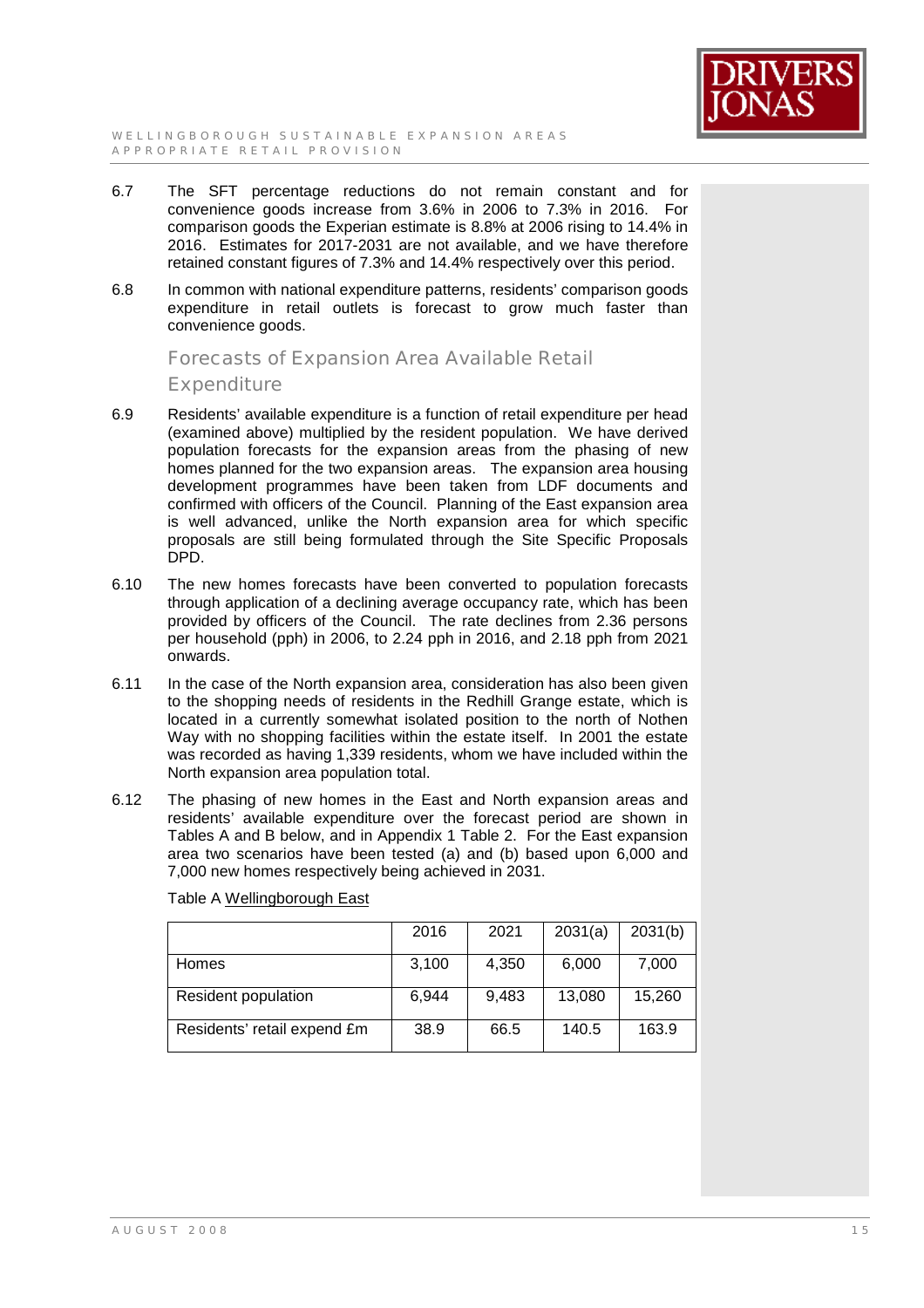

## Table B Wellingborough North

|                                    | 2021  | 2031  |
|------------------------------------|-------|-------|
| New Homes                          | 2,300 | 3,000 |
| New Resident population            | 5,152 | 6,540 |
| Add 1,339 Redhill Grange residents | 6,491 | 7,879 |
| Residents' retail expend £m        | 45.5  | 84.6  |

6.13 The above figures indicate the overall scale of residents' expenditure only. They do not provide guidance on the quantum of shopping facilities that should be provided locally. Plainly a large proportion of residents' expenditure will be attracted to facilities outside the expansion areas, particularly to Wellingborough Town Centre. A judgement therefore needs to be made on the proportions of residents' expenditure for which shopping provision should be made locally. Shopping provision will need to be made locally for convenience goods that are purchased at frequent intervals. Conversely the purchase of many comparison goods, particularly fashion clothing and footwear, will be made outside the expansion areas.

Retention of Residents' Expenditure Locally

- 6.14 The scale and type of shopping facilities that should be provided locally will determined by a variety of factors, including - the size of the expansion area and the type of shopping facilities that it can support, sustainability considerations, and planning policy. We address these issues below for the two expansion areas separately.
- 6.15 We have commented in Section 5 on patterns of retail spending, the types of shopping that are provided locally, and changes that have taken place over time. District and neighbourhood shopping facilities predominantly provide for the convenience shopping needs of their catchment areas. Based on current shopping patterns it is possible to distinguish between main (bulk) food shopping trips, and top-up shopping trips undertaken on a more frequent basis. A rule of thumb often adopted when assessing shopping potential is to assume that on average 70% of convenience goods expenditure is accounted for by main food shopping trips, and 30% of expenditure is accounted for by top-up purchases. A high proportion of main food shopping trips are likely to be attracted outside the expansion areas. This provides a useful starting point for consideration of convenience goods shopping provision in the expansion areas.
- 6.16 In addition to convenience goods, there are some types of comparison goods for which there is justification for some local provision, pharmaceutical / chemist goods being a particular example. However, we note from the Experian Wellingborough Reports that pharmaceutical / chemist products make up a small proportion only of residents' comparison goods spending – some 2%. Most comparison goods products (other than chemists) are found in the larger centres and, in the case of bulky goods, retail warehouses. We therefore believe it is appropriate to make a small allowance only for comparison goods spending locally in the expansion areas. This accords with the guidance in the Joint Core Spatial Strategy to which we have referred in Section  $2$  – retailing in the urban extensions should be focussed on convenience goods.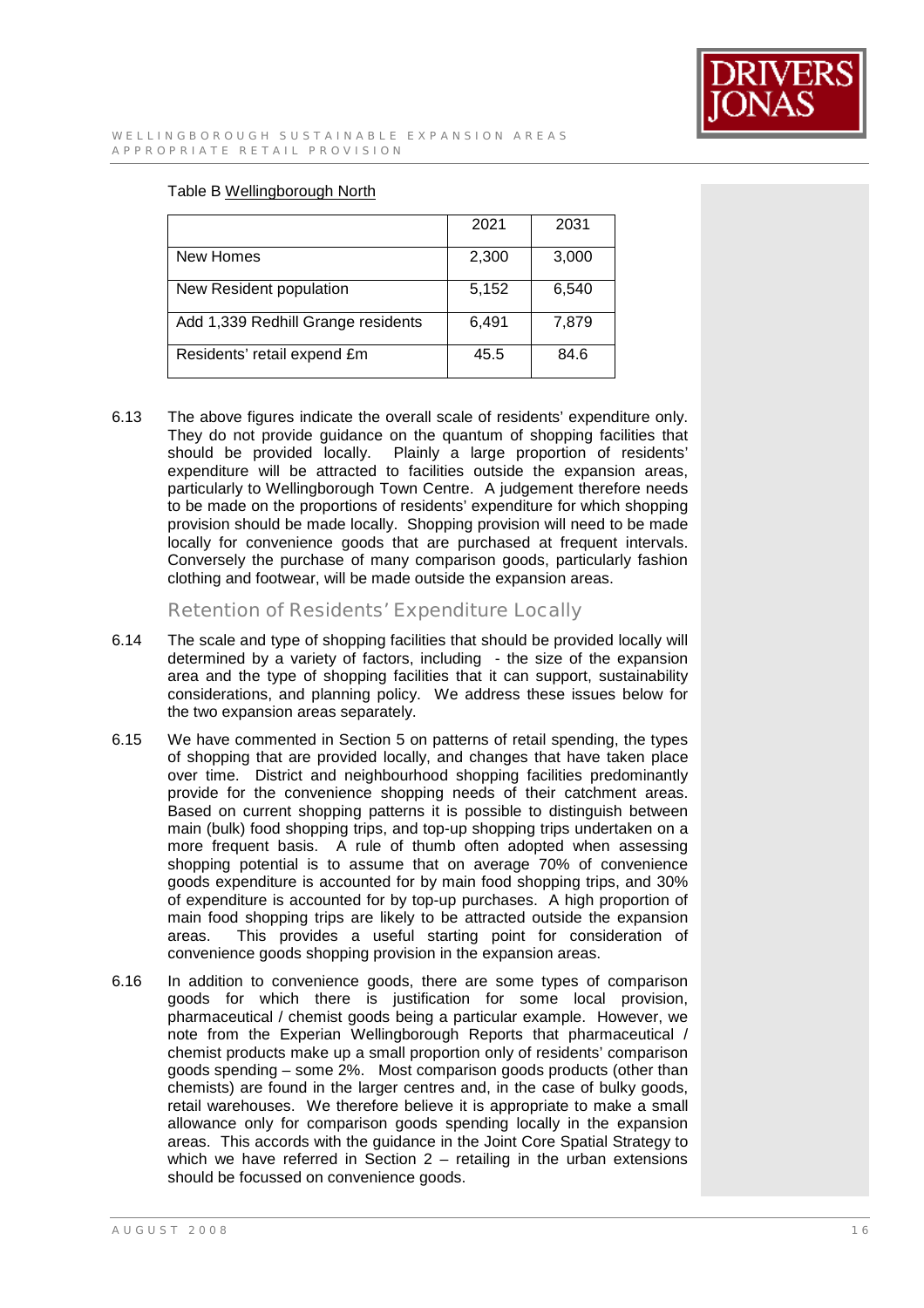

- 6.17 In addition to Class A1 retail uses, many service uses are found in 'neighbourhood' centres. These include - hair stylists, betting shops, and cafés / fast food outlets. The use of these facilities by residents is not included in our expenditure analysis (which relates to Class A1 retail expenditure only). However, we have made a floorspace allowance for these types of use.
- 6.18 We go on to consider the two expansion areas separately.

Wellingborough East

Location and Setting

- 6.19 The Wellingborough East expansion area lies to the east of the railway line and the valley of the river Ise. The majority of the site is open countryside and in agricultural use.
- 6.20 New road links will be created across the railway to the East expansion area. Nevertheless, because of its location and the geography of the area, the East expansion area will function as a separate neighbourhood of the town. The nearest large scale shopping facilities outside the expansion area will be Wellingborough Town Centre some 3 to 4 kms to the west, and the Tesco foodstore and non-food retail warehouses at Victoria Park / Castlefields slightly further to the south west.

Commitments, Proposals and Phasing

- 6.21 We have referred in Section 2 to the outline planning application for a mixed use development including 3,100 dwellings and associated infrastructure that was approved by the Council on 28th January 2008. This will comprise the initial phases of the urban extension.
- 6.22 We have referred in Section 2 to the proposals for the site out in the Site Specific Proposals DPD, which refers to a possible capacity of 6,000 dwellings within the expansion area covering an area of some 330 hectares. Some 4,350 of these dwellings are expected to be delivered within the plan-period – 2021. As indicated above we have also included a scenario (b), in which 7,000 new homes are achieved by 2031.
- 6.23 The outline planning proposals include provision for a neighbourhood centre and two local centres. These are to include two primary schools, a health centre, a multi-functional community centre, leisure facilities, nursery provision/children's centre, an A1 supermarket unit, other A1 units, A3 food and drink units, urban squares, bus facilities and parking, and a secondary school site.
- 6.24 The January 2008 planning permission includes the following condition relating to these facilities.

*"In the Neighbourhood centre A1 Supermarket unit of 1000m<sup>2</sup> , other A1 units of 1000m<sup>2</sup> , and A3 food and drink units of 500m<sup>2</sup> ; In the Ise and Nene Local Centres 250m<sup>2</sup> of A1 retail units and A3 food and drink units each."* 

Minimum Floorspace Requirements

- 6.25 Our quantitative assessment of the minimum floorspace requirements for the Wellingborough East expansion area is set out in Appendix 1 Table 3, and summarized below in Table C.
- 6.26 The forecast assumes that shopping provision is made locally for 30% of residents' convenience goods expenditure. Within this overall allowance some main food shopping trips might be locally offset by some top-up trips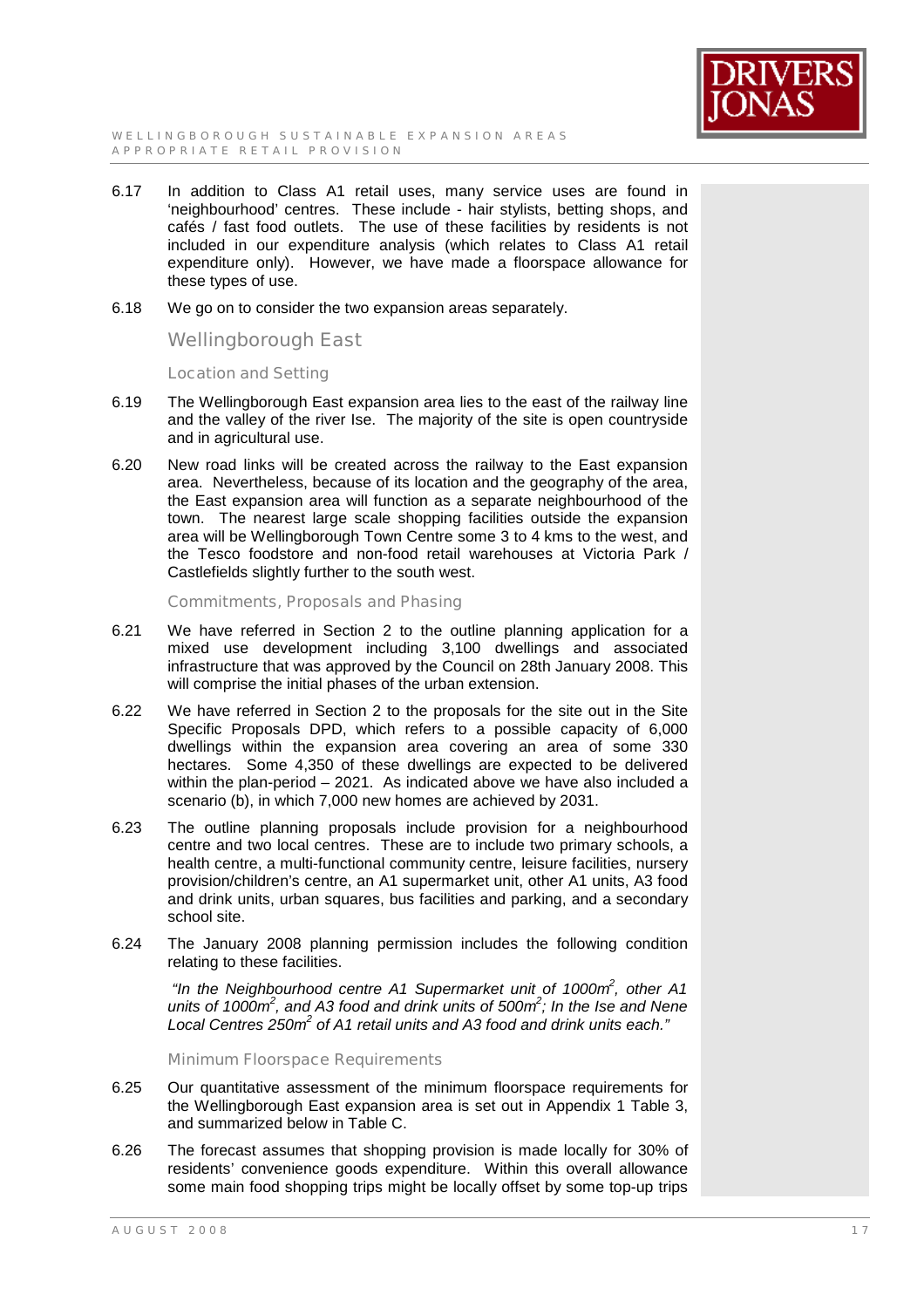

made elsewhere. The majority of residents' convenience goods expenditure would continue to be attracted to the large food supermarkets in the town. A very small proportion of their overall comparison goods expenditure is provided for locally, 2.5%.

- 6.27 Having estimated the pool of residents' expenditure that is likely to be available locally, we have translated this to floorspace requirements by the application of sales density floorspace ratios. The sales ratios are relatively low (£4,000 per sq m sales area) reflecting provision of small scale shopping facilities. We have grown the sales densities over time to allow for existing retailers to increase their productivity as available expenditure grows. The growth rate used, 0.3% per annum only, reflects the fact that the majority of the floorspace will be devoted to convenience sales for which increases in sales densities are limited.
- 6.28 Having assessed supportable retail floorspace (Class A1) we have made an allowance for service uses (hair stylists, betting shops, and cafés / fast food outlets etc) by treating this as a percentage addition to the retail floorspace, 25%.

|                                  | 2016  | 2021  | 2031<br>(a) | 2031<br>(b) |
|----------------------------------|-------|-------|-------------|-------------|
| Resident population              | 6,944 | 9,483 | 13,080      | 15,260      |
| Locally available expenditure    | £4.6m | £6.8m | £11.2m      | £13.1m      |
| Supp retail f'space (sq m gross) | 1,480 | 2,158 | 3,477       | 4,057       |
| Allow 25% services (sq m gross)  | 370   | 539   | 869         | 1,014       |
| Total supp f'space (sq m gross)  | 1,850 | 2,697 | 4,347       | 5,071       |

Table C Wellingborough East – Minimum Floorspace Requirements

- 6.29 The forecasts of supportable floorspace (Class A1 and services) range from some 1,850 sq m in 2016, to 2,700 sq m in 2021. Forecasts beyond 2021 must be treated with considerable caution. The lower estimate based on 6,000 new homes indicates supportable floorspace of approximately 4,350 sq m; whilst the upper estimate based on 7,000 new homes indicates supportable floorspace in excess of 5,000 sq m.
- 6.30 The outline planning permission that has been granted for a neighbourhood and two local centres appears to be broadly consistent with these forecasts.

Wellingborough North

Location and Setting

6.31 The North expansion area lies to the north of the town within open agricultural land on either side of the Harrowden Brook. Although on the opposite side of Northen Way, the North expansion area is more closely linked to existing residential areas of the town (and Great and Little Harrowden villages) than is the East expansion area. It would be the intention to maintain a strategic gap between the Harrowdens and the new residential areas.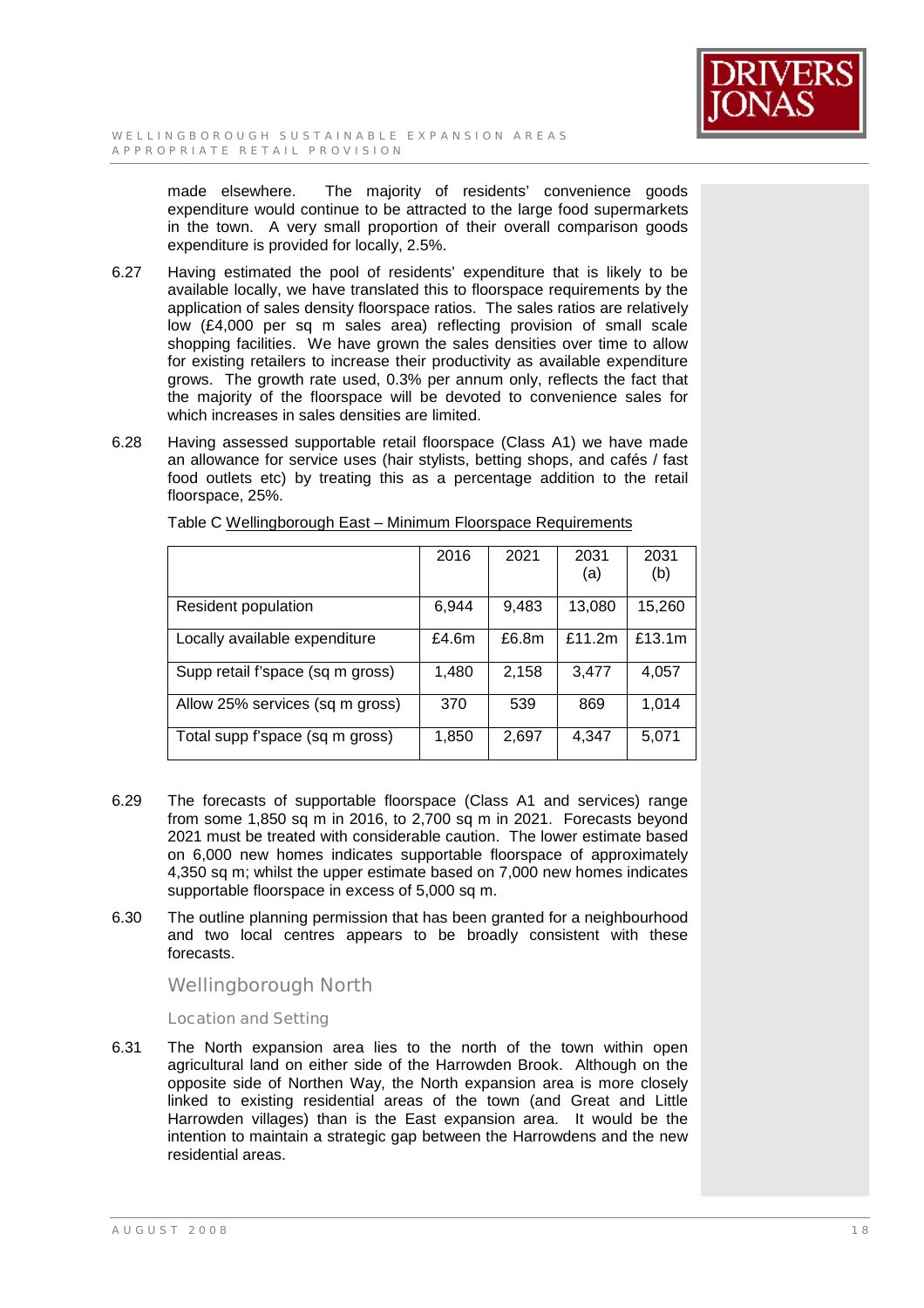

6.32 We have assumed that there may be the opportunity to link the new housing areas with the existing housing (1,339 units) at Redhill Grange.

#### Commitments and Proposals

- 6.33 Proposals for a North expansion area are less advanced than in the east of the town. The Site Specific DPD estimates that an area of approximately 158 hectares is identifiable that could deliver some 3,000 dwellings, commencing in 2011.
- 6.34 A planning application was submitted in November 2007 covering the North expansion area. The application (undetermined at the time of writing) seeks approval for 3,000 dwellings and proposes a maximum of 6,100 sq m of A1 – A5 uses distributed between a neighbourhood centre, two smaller centres and in stand-alone single shop units.

Minimum Floorspace Requirements

- 6.35 Our quantitative assessment of the minimum floorspace requirements for the North expansion area has adopted the same principles as in the assessment for the East expansion area, which we have described above, and is set out in Appendix 1 Table 4, and summarized below in Table D below.
- 6.36 The input assumptions are exactly the same as for the East expansion area. The trade retention rates assume in particular that for convenience shopping 'top-up' facilities only will be provided.

|                                  | 2021  | 2031  |
|----------------------------------|-------|-------|
| Resident population              | 6,491 | 7,879 |
| Locally available expenditure    | £4.6m | £6.8m |
| Supp retail f'space (sq m gross) | 1,477 | 2,095 |
| Allow 25% services (sq m gross)  | 369   | 524   |
| Total supp f'space (sq m gross)  | 1,846 | 2,618 |

Table D Wellingborough North – Minimum Floorspace Requirements

- 6.37 The forecasts of supportable floorspace (Class A1 and services) range from some 1,850 sq m in 2021 to 2,600 sq m by 2031.
- 6.38 As has been noted above, these floorspace estimates assume that the new housing areas and shopping facilities are designed in such a way as to be readily accessible to existing residents of the Redhill Grange estate. This in turn means that there may be some competitive impact on Redhill Farm Local Centre as Redhill Grange residents who use this facility divert their custom to new facilities within the new housing areas.

Interpretation of Floorspace Requirement Forecasts

6.39 We have provided figures representing what we believe are minimum floorspace requirements. These reflect the strategy set out in the Joint Core Spatial Strategy, which is that new retail development is to be concentrated within the town centres, and that retail development in the expansion areas should be more focused on convenience shops and local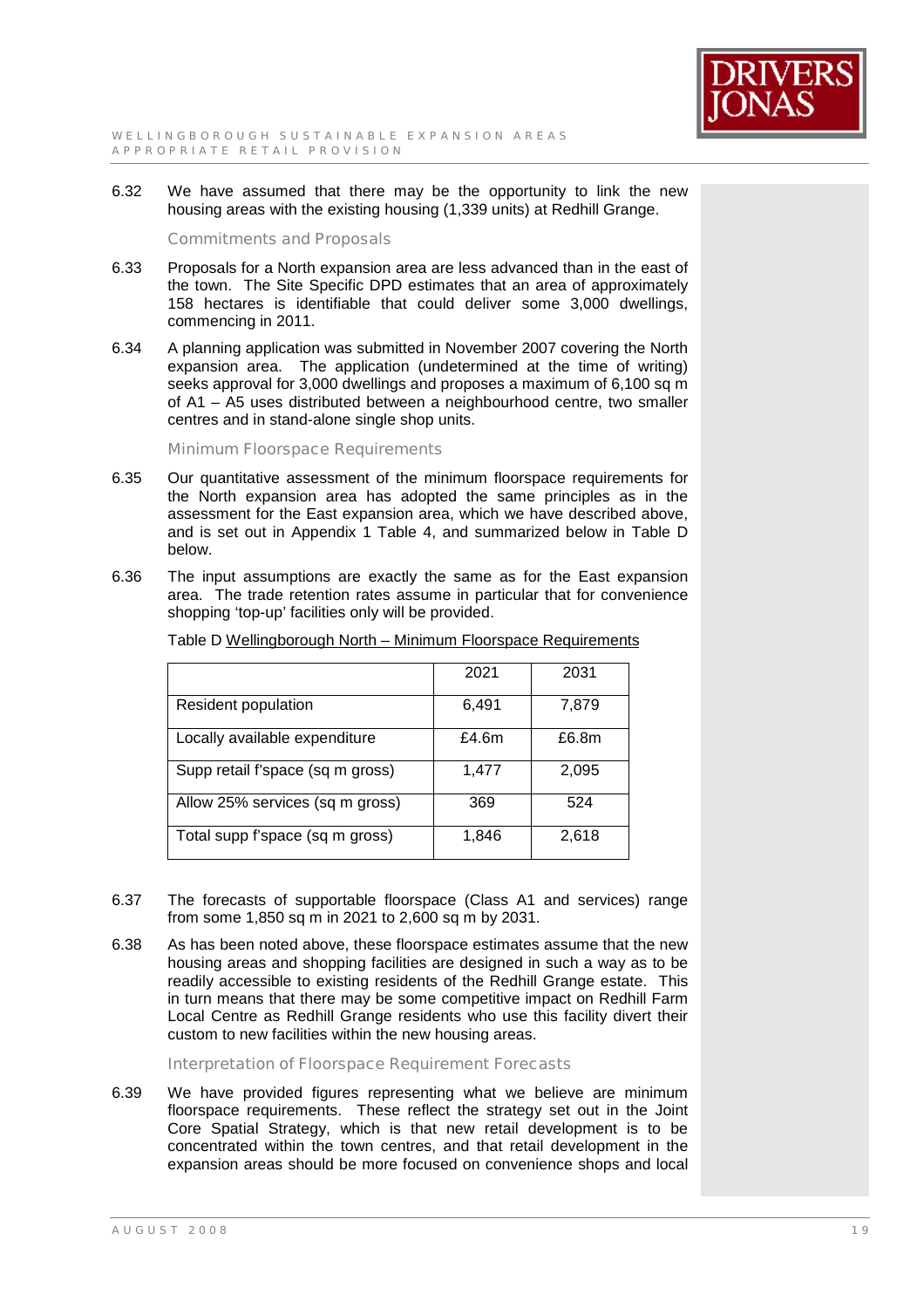

facilities to meet the day to day needs of residents (without significant amounts of comparison shopping).

- 6.40 The technical inputs that we have used for our assessment are based on the provision of small scale shopping facilities. Some of these inputs would change if larger scale facilities were provided. For example, a large foodstore would increase the retention of residents' expenditure within the expansion areas. In particular, a large foodstore would attract more than 30% of residents' available convenience spending, thereby increasing the amount of locally supportable floorspace. On the other hand a large foodstore would achieve much higher sales densities, thereby reducing the amount of floorspace required per £ spent.
- 6.41 The assessment that we have made is sensitive to changes to these inputs and related assumptions. In evaluating any specific proposals that may be put forward it will be necessary, therefore, to test them not only against policy requirements, but also against technical / economic criteria that are applicable to the type and scale of facility being proposed.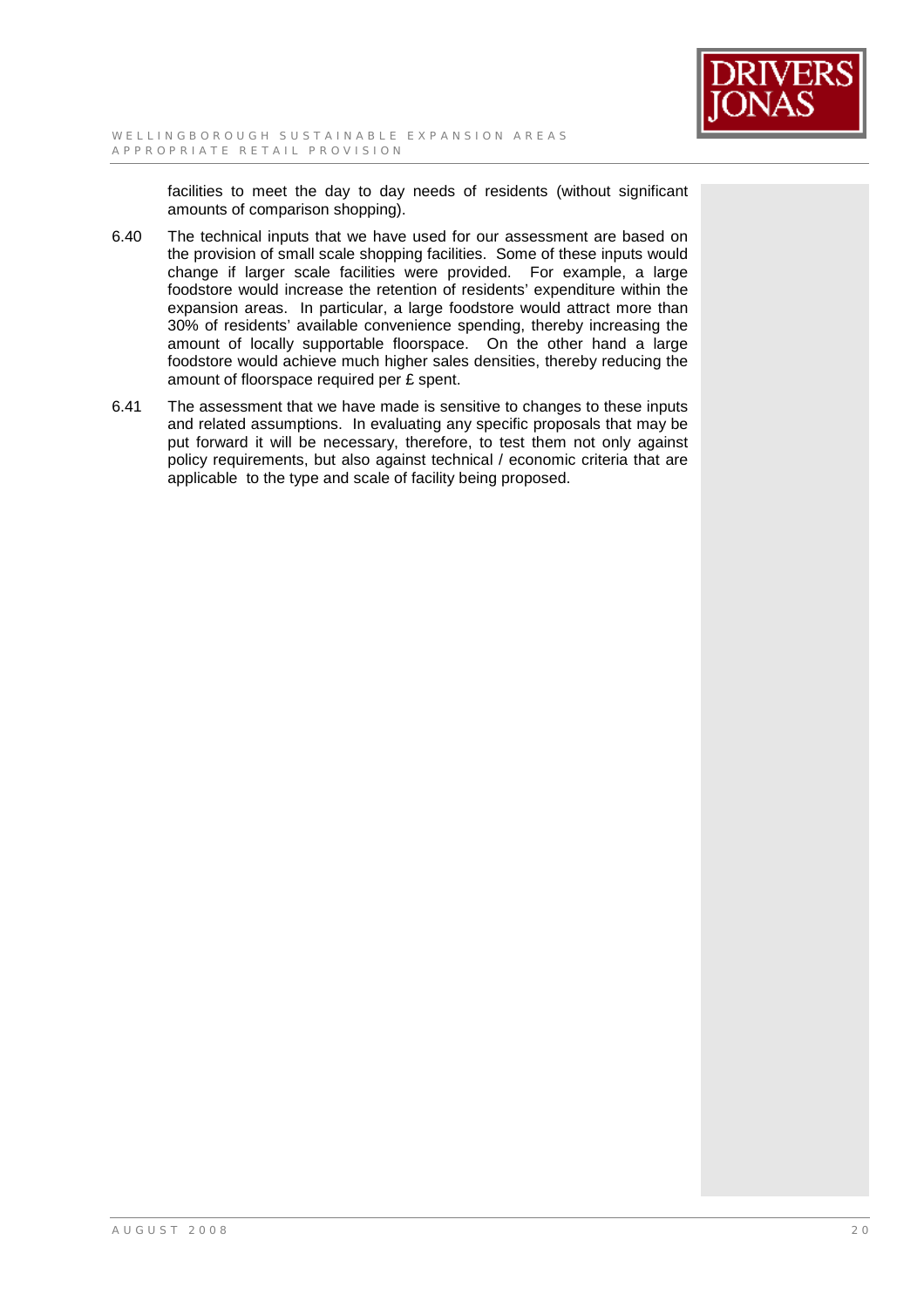

# 7. Findings and Recommendations

- 7.1 We have undertaken an economic assessment of the need and justification for new retail floorspace within the Wellingborough East and North expansion areas. The primary factor providing an input to the assessments is consideration of the proportions of expansion area residents' spending power for which local shopping provision should be made.
- 7.2 We have provided estimates of minimum floorspace requirements, which reflect the need to accommodate residents' 'local shopping needs' only, and encourage use of the town centre shopping facilities for other purchases.
- 7.3 For Wellingborough East the forecasts of supportable floorspace (Class A1 and services) range from some 1,850 sq m in 2016, to 2,700 sq m in 2021. At 2031 the lower estimate based on 6,000 new homes indicates supportable floorspace of approximately 4,350 sq m; whilst the upper estimate based on 7,000 new homes indicates supportable floorspace in excess of 5,000 sq m.
- 7.4 For Wellingborough North the forecasts of supportable floorspace (Class A1 and services) range from some 1,850 sq m in 2021 to 2,600 sq m by 2031.
- 7.5 The forecasts area minimum floorspace requirements, reflecting the Joint Core Spatial Strategy requirement that retail development in the expansion areas should be focused on convenience shops and local facilities to meet the day to day needs of residents only.

**Drivers Jonas May 2008**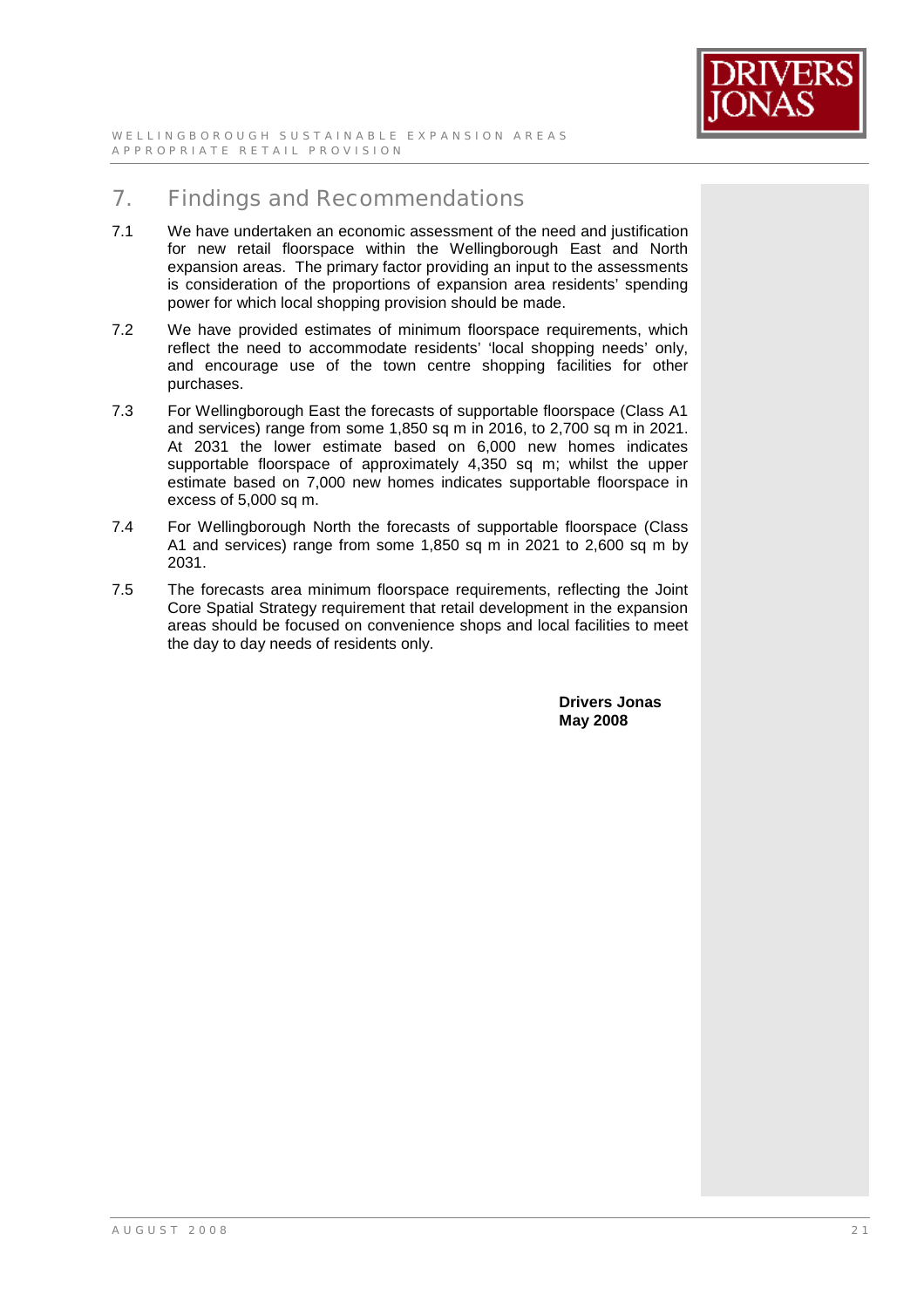#### **TABLE 1. WELLINGBOROUGH RETAIL EXPENDITURE PER HEAD FORECASTS**

**CONVENIENCE GOODS** 

| $0.8$ % per annum                                         | 2006<br>1648.9        | 2007<br>1662.1        | 2008<br>1675.4         | 2009<br>1688.8        | 2010<br>1702.3         | 2011<br>1715.9                   | 2012<br>1729.7         | 2013<br>1743.5         | 2016<br>1785.7         | 2021<br>1858.3         | 2031<br>2012.4         |
|-----------------------------------------------------------|-----------------------|-----------------------|------------------------|-----------------------|------------------------|----------------------------------|------------------------|------------------------|------------------------|------------------------|------------------------|
| <b>COMPARISON GOODS</b>                                   |                       |                       |                        |                       |                        |                                  |                        |                        |                        |                        |                        |
| 5.3 % per annum                                           | 2006<br>2850.2        | 2007<br>3001.3        | 2008<br>3160.3         | 2009<br>3327.8        | 2010<br>3504.2         | 2011<br>3689.9                   | 2012<br>3885.5         | 2013<br>4091.4         | 2016<br>4777.0         | 2021<br>6184.4         | 2031<br>10365.4        |
| <b>CONVENIENCE GOODS (MINUS SFT)</b>                      |                       |                       |                        |                       |                        |                                  |                        |                        |                        |                        |                        |
| <b>SFT Percentage Reduction</b><br>Expenditure per person | 2006<br>3.6<br>1584.0 | 2007<br>4.8<br>1582.3 | 2008<br>5.6<br>1581.6  | 2009<br>6.1<br>1585.8 | 2010<br>6.6<br>1590.0  | 2011<br>$\overline{7}$<br>1595.8 | 2012<br>7.2<br>1605.1  | 2013<br>7.3<br>1616.2  | 2016<br>7.3<br>1655.3  | 2021<br>7.3<br>1722.6  | 2031<br>7.3<br>1865.5  |
| <b>COMPARISON GOODS (MINUS SFT)</b>                       |                       |                       |                        |                       |                        |                                  |                        |                        |                        |                        |                        |
| <b>SFT Percentage Reduction</b><br>Expenditure per person | 2006<br>8.8<br>2478.6 | 2007<br>11<br>2671.1  | 2008<br>12.1<br>2777.9 | 2009<br>13<br>2895.2  | 2010<br>13.6<br>3027.6 | 2011<br>14.1<br>3169.6           | 2012<br>14.3<br>3329.9 | 2013<br>14.4<br>3502.3 | 2016<br>14.4<br>4089.1 | 2021<br>14.4<br>5293.9 | 2031<br>14.4<br>8872.8 |

#### *Source/Notes:*

*2006 national average expenditure figures from Wellingborough report - April 2008 Convenience goods expenditure grown at +0.8% per annum (Experian Retail Planner Briefing Note 5.1) Comparison goods expenditure grown at +5.3% per annum (Experian Retail Planner Briefing Note 5.1)) SFT Figures sourced from Experian Retail Planner Briefing Note 5.1 Special forms of trading (SFT) percentage deductions sourced by Experian as follows:*

*Convenience - 3.6% in 2007 to 7.3% in 2016 and thereafter*

*Comparison - 8.8% at 2007 to 14.4% in 2016 and thereafter*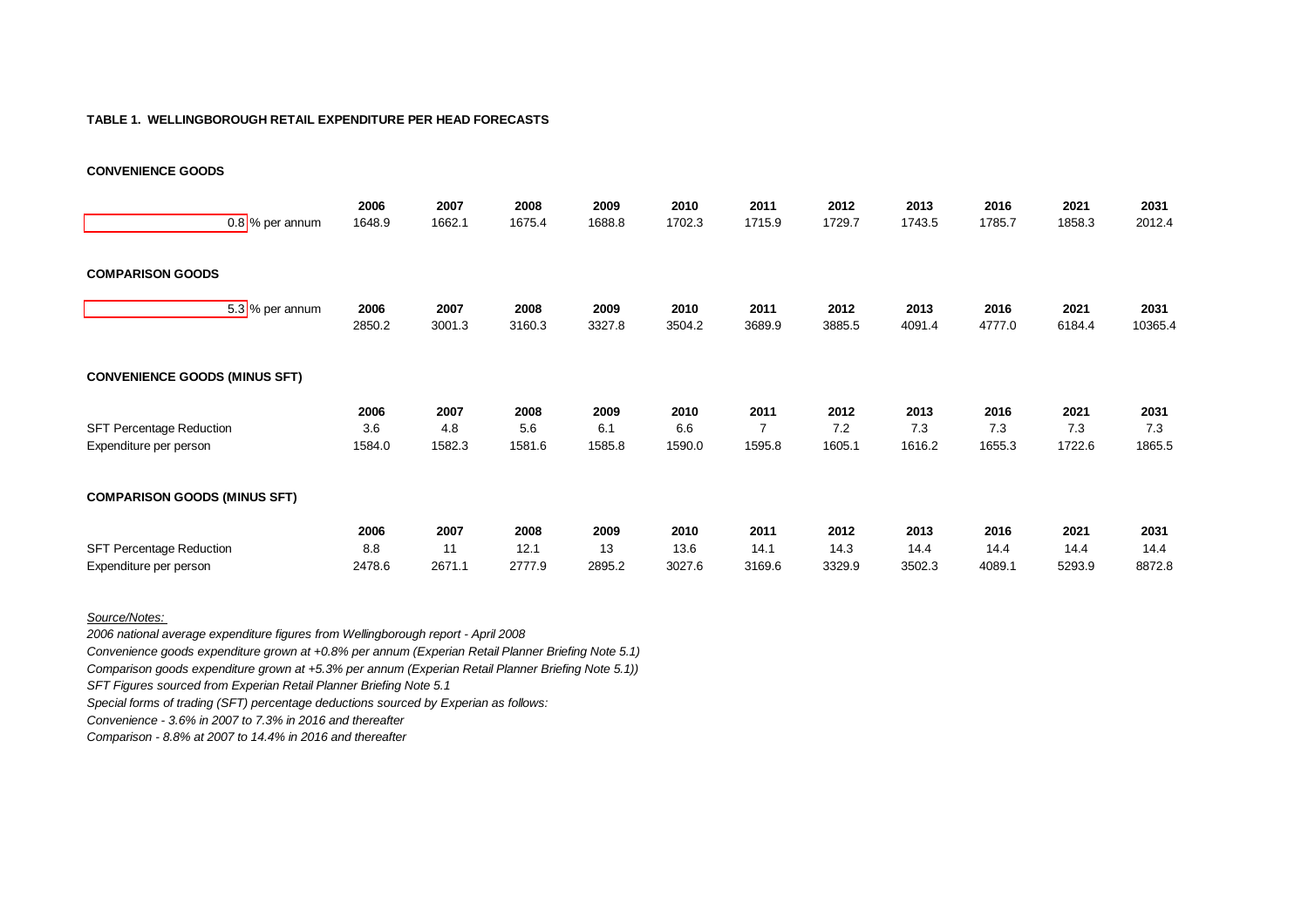## **TABLE 2. WELLINGBOROUGH SUE RETAIL EXPENDITURE FORECASTS**

#### **WELLINGBOROUGH EAST**

| 2016 | 2021 | 2031(a) | 2031 (b) |
|------|------|---------|----------|
|      |      |         |          |
|      | 4350 | 6000    | 7000     |
| 6944 | 9483 | 13080   | 15260    |
| 1655 | 1723 | 1865    | 1865     |
| 4089 | 5294 | 8873    | 8873     |
| 11.5 | 16.3 | 24.4    | 28.5     |
| 28.4 | 50.2 | 116.1   | 135.4    |
| 39.9 | 66.5 | 140.5   | 163.9    |
|      |      |         |          |
| 2021 | 2031 |         |          |
| 2300 | 3000 |         |          |
| 5152 | 6540 |         |          |
| 6491 | 7879 |         |          |
| 1723 | 1865 |         |          |
| 5294 | 8873 |         |          |
| 11.2 | 14.7 |         |          |
| 34.4 | 69.9 |         |          |
| 45.5 | 84.6 |         |          |
|      | 3100 |         |          |

#### *Source/Notes:*

*Population figures derived from housing numbers using occupancy factor of 2.24 for 2016 and 2.18 thereafter (The Northamptonshire Demographic Model)*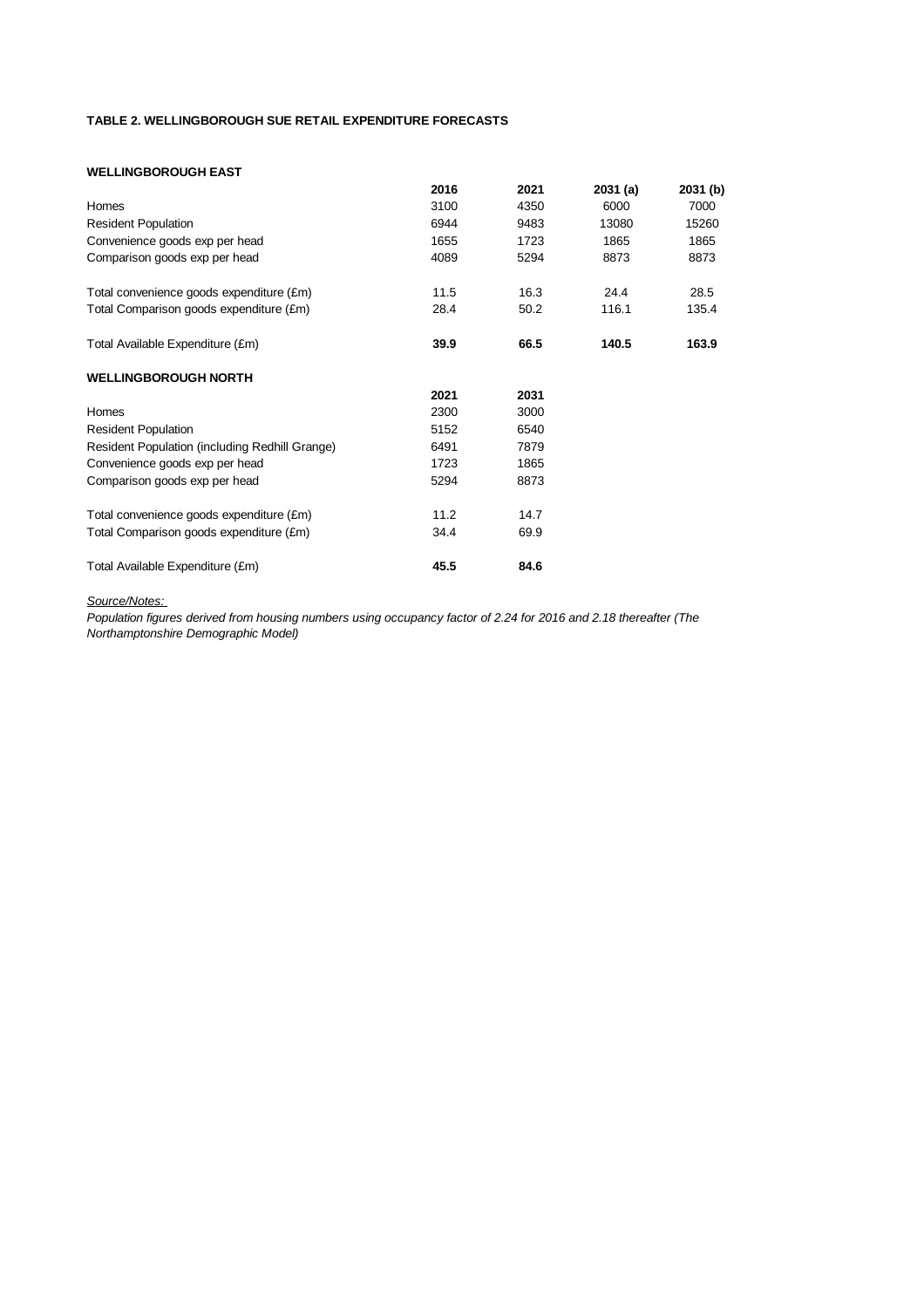## **TABLE 3. WELLINGBOROUGH EAST MINIMUM FLOORSPACE REQUIREMENTS**

|                                                         | Rate (%) | 2016 | 2021 | 2031(a) | 2031(b) |
|---------------------------------------------------------|----------|------|------|---------|---------|
| <b>Resident Population</b>                              |          | 6944 | 9483 | 13080   | 15260   |
| Residents' available convenience exp. (£m)              | 30       | 3.45 | 4.90 | 7.32    | 8.54    |
| Residents' available comparison exp. (£m)               | 2.5      | 0.71 | 1.26 | 2.90    | 3.38    |
| Residents' locally available exp. (£m)                  |          | 4.16 | 6.16 | 10.22   | 11.93   |
| Inflow $(\text{Em})$                                    | 10I      | 0.42 | 0.62 | 1.02    | 1.19    |
| Total locally available expenditure (£m)                |          | 4.57 | 6.77 | 11.24   | 13.12   |
| Floorspace sales density (4000/sq.m)                    | 0.3      | 4122 | 4184 | 4311    | 4311    |
| Supportable retail floorspace (sq. m net)               |          | 1110 | 1618 | 2608    | 3043    |
| Supportable retail floorspace (sq. m gross)             |          | 1480 | 2158 | 3477    | 4057    |
| Allowance for service uses (sq. m gross)                | 25       | 370  | 539  | 869     | 1014    |
| Supportable retail and service floorspace (sq. m gross) |          | 1850 | 2697 | 4347    | 5071    |

*Source/Notes:* 

*Locally available expenditure is assessed as a percentage of the total available expenditure in Table 2*

*Inflow is assessed as a percentage of residents locally available expenditure*

*An allowance has been made for floorspace sales density to rise by 0.3% p.a.*

*An allowance for service floorspace has been made as a percentage of supportable retail floorspace*